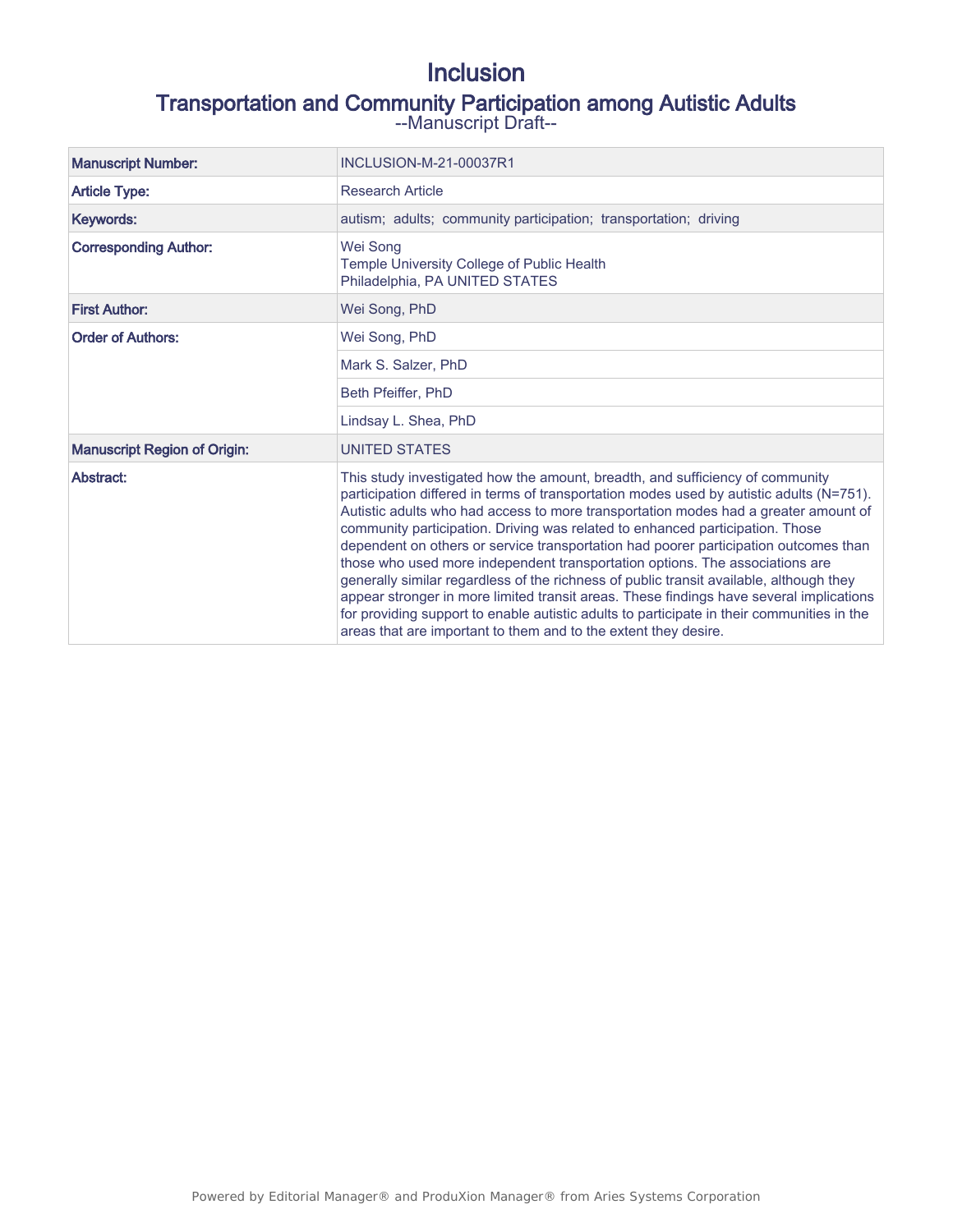Running head: Transportation and Community Participation

**Transportation and Community Participation among Autistic Adults**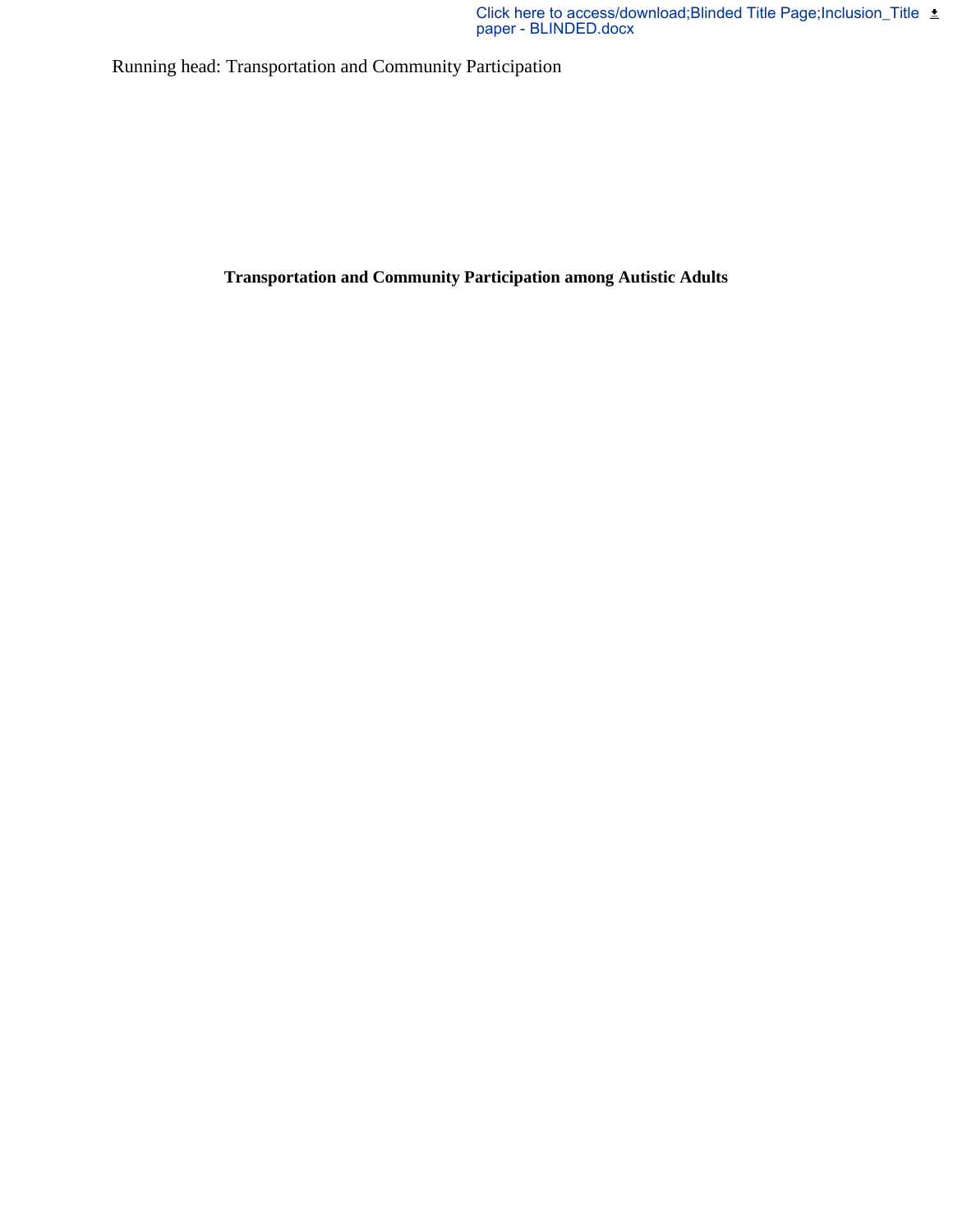# **Abstract**

This study investigated how the amount, breadth, and sufficiency of community participation differed in terms of transportation modes used by autistic adults (N=751). Autistic adults who had access to more transportation modes had a greater amount of community participation. Driving was related to enhanced participation. Those dependent on others or service transportation had poorer participation outcomes than those who used more independent transportation options. The associations are generally similar regardless of the richness of public transit available, although they appear stronger in more limited transit areas. These findings have several implications for providing support to enable autistic adults to participate in their communities in the areas that are important to them and to the extent they desire.

*Keywords* autism, adults, community participation, transportation, driving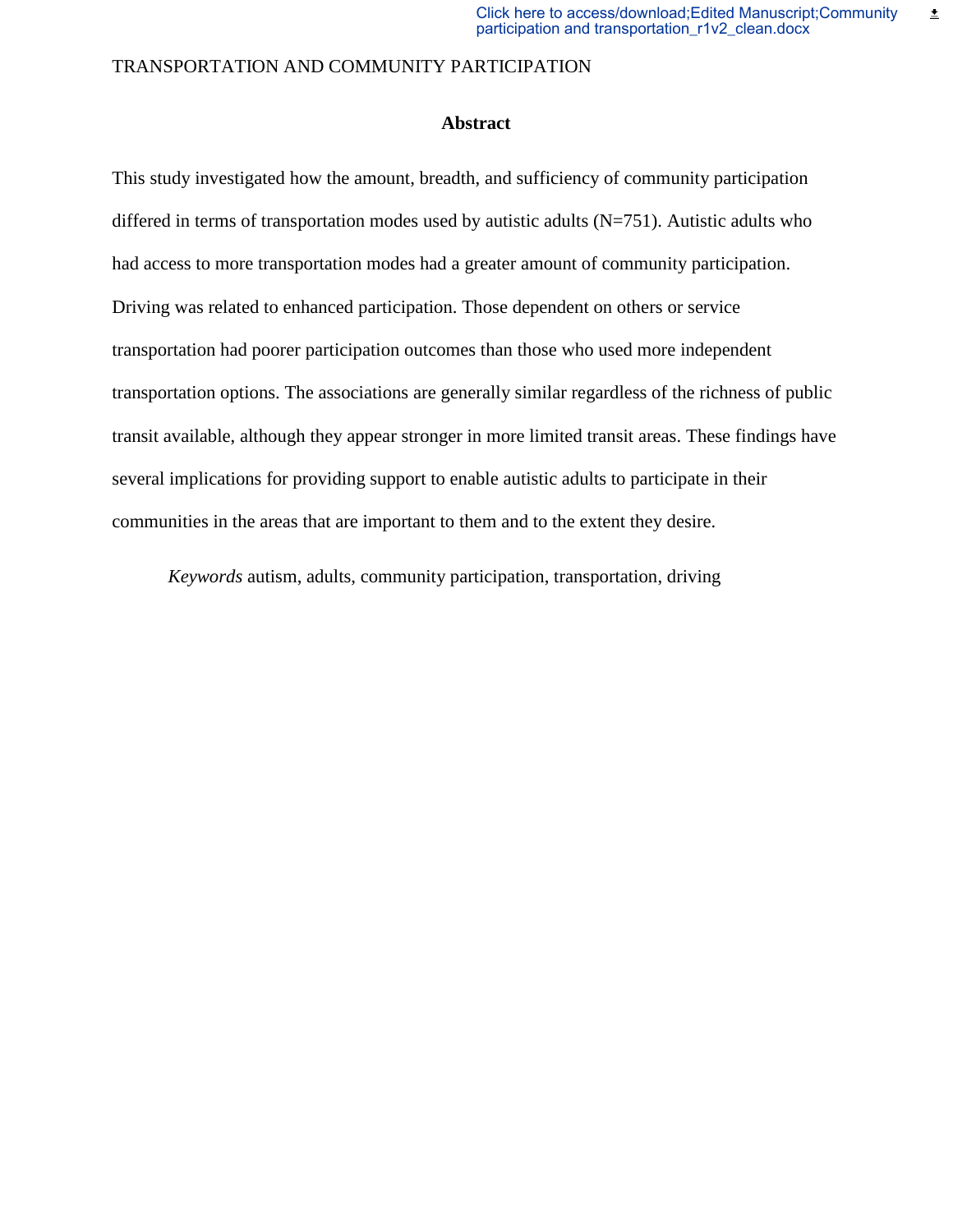Community participation refers to engagement in a meaningful social situation, such as work, school, social, civic, and leisure activities, and is essential to health and functioning (World Health Organization, 2001). Participation is associated with improved mental health and quality of life (Billstedt et al., 2011; Bishop-Fitzpatrick et al., 2017; Stacey et al., 2019). Unfortunately, there is evidence that unemployment or underemployment, one domain of participation, and social isolation – a consequence of lack of participation, are everyday experiences among many autistic adults (Billstedt et al., 2011; Farley et al., 2018; Howlin et al., 2013; Marriage et al., 2009; Orsmond et al., 2013; Tobin et al., 2014). A recent study found that autistic adults experienced participation disparities compared with adults in the general population in amount, breadth, and sufficiency of participation across a full range of communitybased activities, including leisure, social, and productive activities (BLIND FOR REVIEW). One less explored area for the growing population of autistic adults in the United States is knowledge about their community mobility, especially transportation use, and how it may impact community participation. This article uses identity-first language for adults, which has emerged as the preferred way of being addressed in the autism community (Bottema-Beute et al., 2016; Kenny et al., 2016).

Full participation in the community typically requires the ability to move around in one's environment, ranging from walking to driving a car and using public transportation. Approximately 13.4 million American adults (18-64 years old) living with disabilities have difficulty getting outside the home (Brumbaugh, 2018). Individuals encountering social, financial, psychological, or physical limitations in access to transportation may be excluded from society in ways that adversely impact them as a result (Mackett & Thoreau, 2015). The need to understand transportation support needs among autistic individuals has been identified as a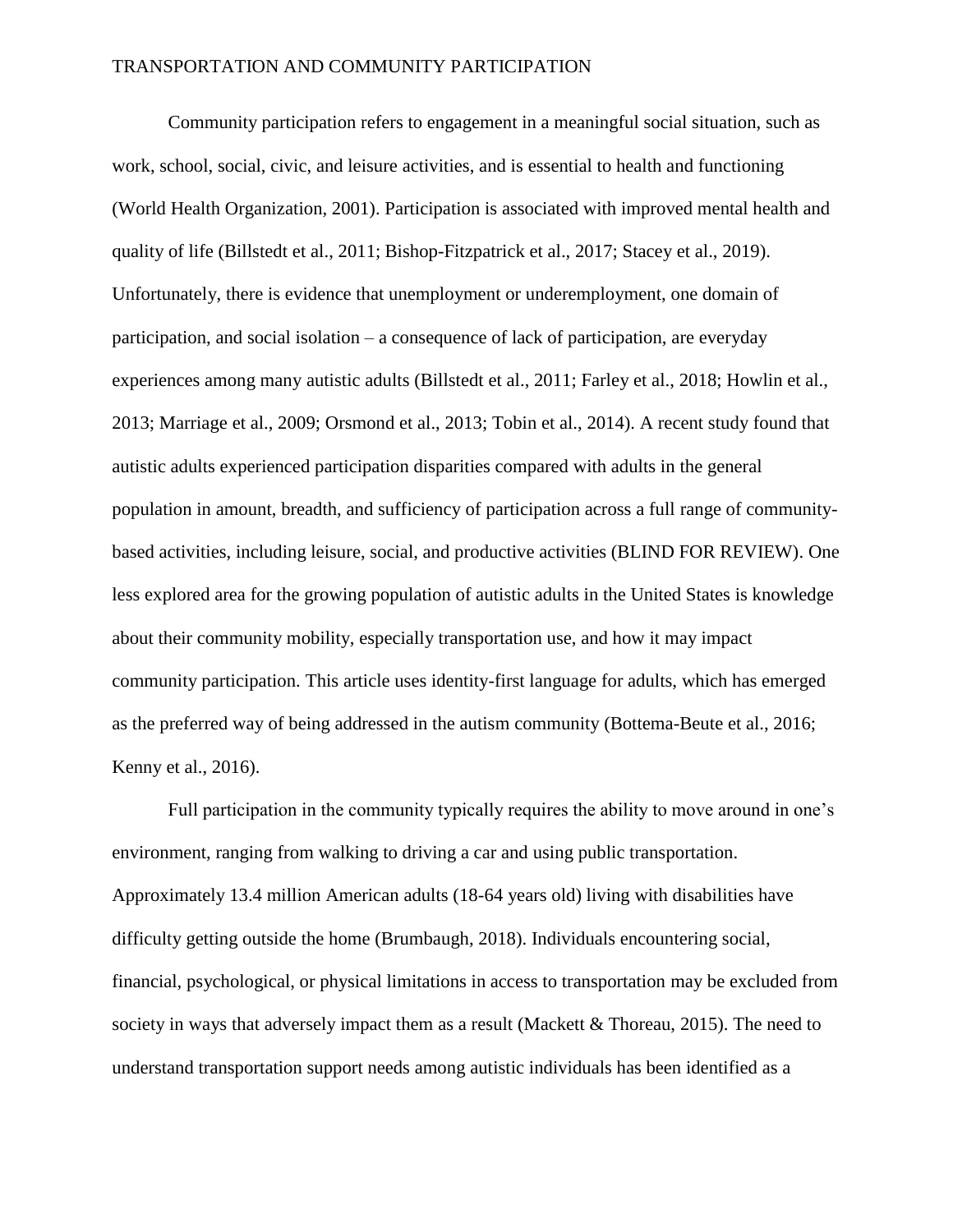priority (Kersten et al., 2020; Kersten et al., 2021). Autistic individuals have identified a lack of transportation options as a significant barrier to community participation (Askari et al., 2015).

Two empirical studies highlight the transportation issues among autistic individuals, and both support the notion that access to transportation is linked to better participation (Chan et al., 2020; Zalewska et al., 2016). Zalewska and colleagues (2016) obtained a nationally representative sample and found that transportation independence (i.e., driving, public transit, walking, or biking) was associated with a fivefold increase in employment outcomes for young autistic adults. The second study used Geographic Information System data to show that greater access to public transportation, as measured by the number of bus stops within 0.5 miles of their home locations, was related to the increased amount of volunteering, social activities, and service use (Chan et al., 2020).

Several critical research questions remain regarding how transportation is associated with community participation among autistic adults. For example, how could supporting autistic adults in diversifying and expanding their transportation options beyond one or two ways of getting around their communities enhance their ability to get out of the house and do things that are important to them? The Chan et al. (2020) study showed that living near more bus stops was associated with greater participation. Another study also found that individuals with developmental disabilities who live in a neighborhood with more bus stops had fewer unmet needs related to work and shopping (Wasfi et al., 2017). Expanding transportation options, such as adding biking or supports around walking to use public transportation, may also result in participation that is aligned with individual preferences.

A second issue is whether transportation independence, specifically, the degree to which an autistic adult can be mobile with limited dependence on others, impacts participation. The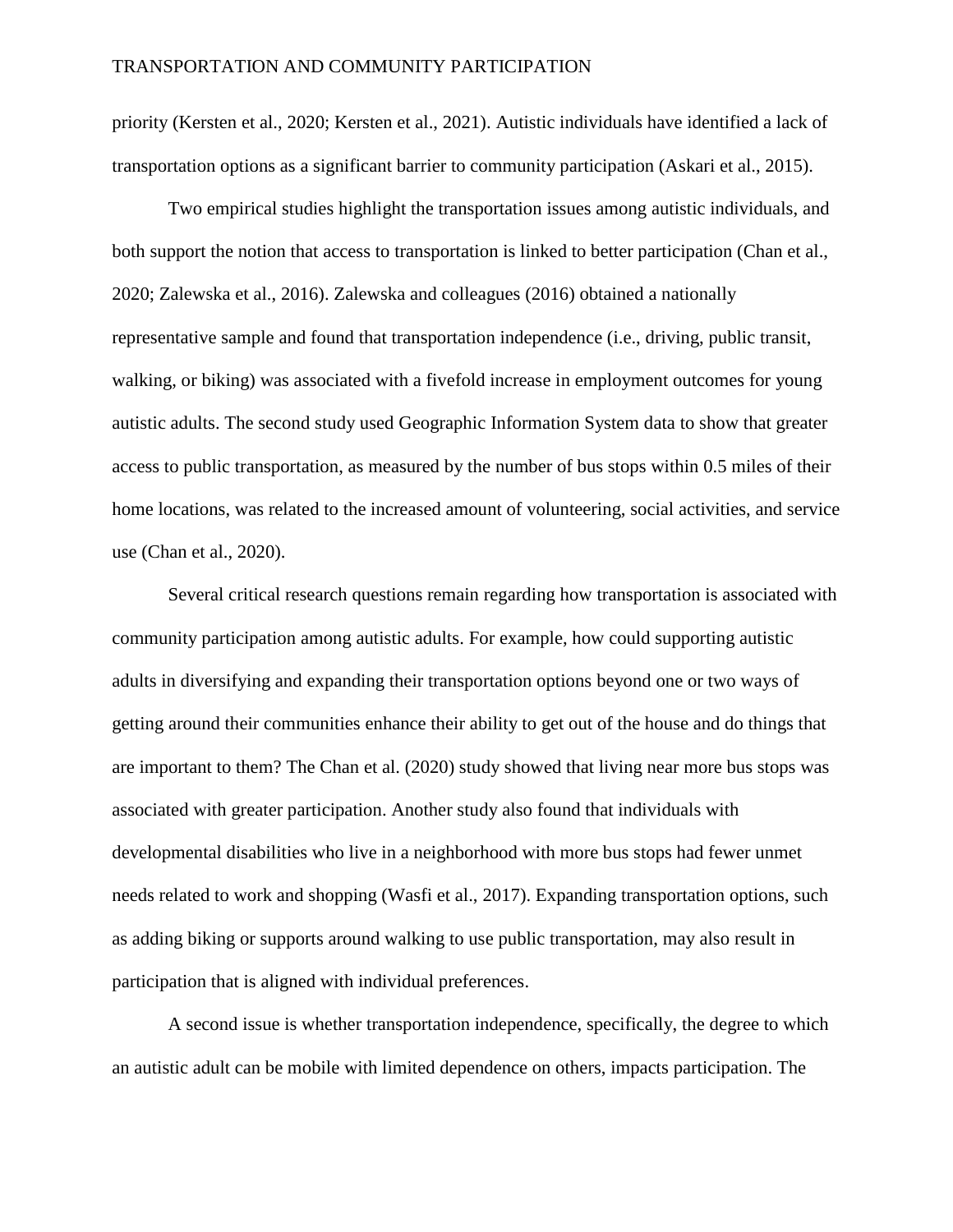majority of adults on the autism spectrum rely on their social networks, including family, friends, and support staff, to provide rides (i.e., as in passenger vehicles driven by others) (Deka et al., 2016). However, dependence on others, especially family members, for mobility options is believed to undermine opportunities for community participation (Deka et al., 2016; Farley et al., 2018). Driving arguably represents the greatest independence in community mobility in the sense that it allows for shorter transit time and longer distances to be more easily covered. Autistic adults experience documented challenges obtaining a driver's license and may need specific driver instruction or support compared to non-autistic peers (Curry et al., 2018; Lindsay, 2017). If driving is not an option, then public transportation, where it is available, offers a relatively flexible, low-cost alternative that still allows for a great degree of independence and opportunities for participation for autistic adults (Falkmer et al., 2015). Most people on the autism spectrum or other developmental disabilities believe that using public transportation would increase independence (Pfeiffer et al., 2019). However, the use of public transportation can present challenges to some autistic adults as a result of sensory issues associated with noise and crowding that could lead to stress and anxiety, issues associated with trip planning and managing transfers, and concerns about prejudice and discrimination from operators and other passengers (Deka et al., 2016).

A third issue is the need to understand how one major contextual factor, living in a more urban environment with a richer public transportation system versus a less urban environment with more limited public transportation, might differentially impact the relationship between transportation use and participation. Research has found that people with disabilities who live in rural areas use public transportation less and experience more frequent problems using public transportation for social and recreational activities than those living in urban areas (Bezyak et al.,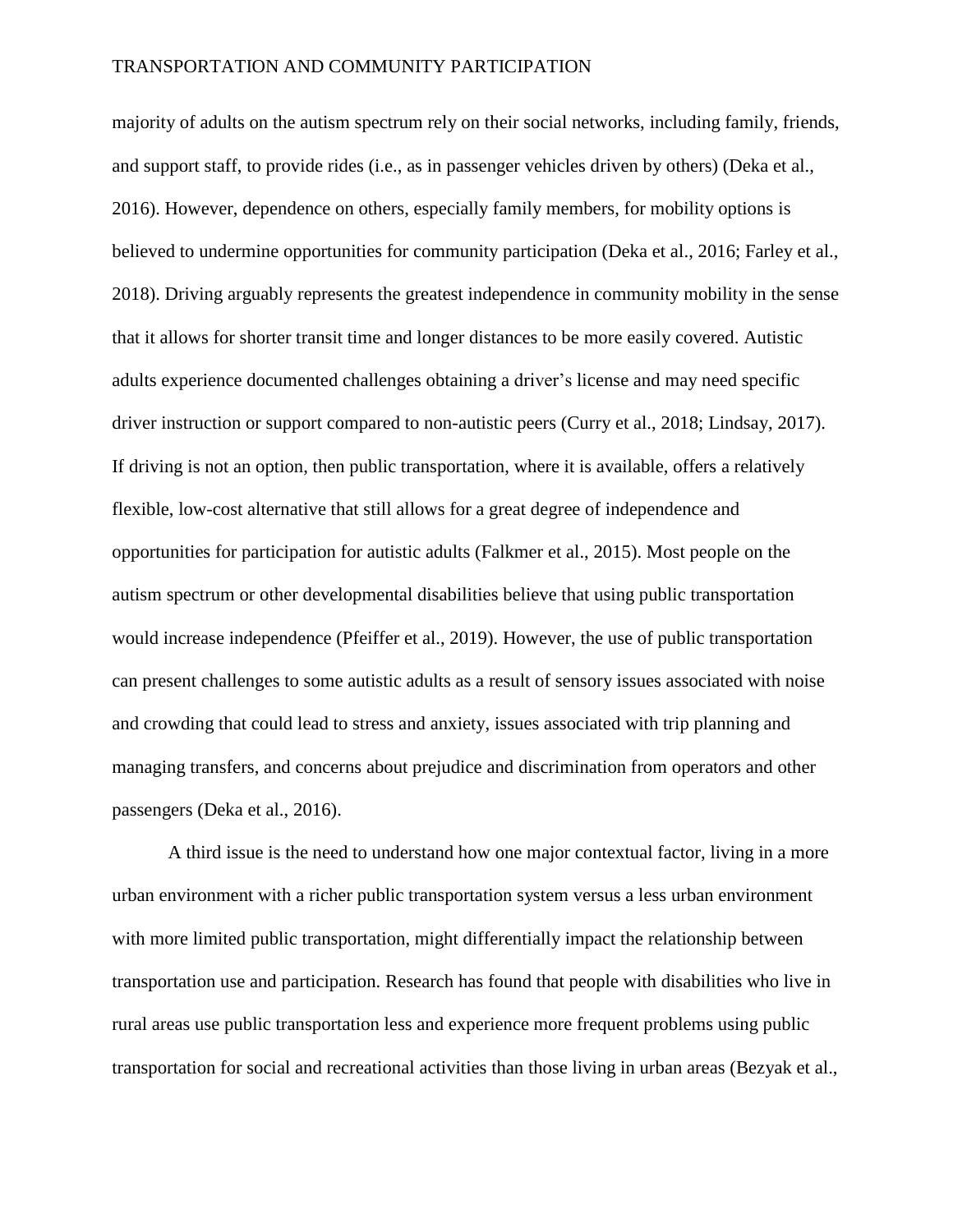2019). Another study found that car access was a critical factor in understanding the community participation of adults with psychiatric disabilities in less urban settings (Townley et al., 2018). Public transportation is less available, including fewer routes and stops and more limited schedules, in rural than urban settings. For those who live in more limited public transportation environments and do not drive, dependence on others for mobility and, consequently, participation may be more critical.

This study uses data from a large, statewide survey of autistic adults to examine how the number and types of transportation modes used by autistic adults may be associated with their community participation in a broad range of areas. We paid particular attention to how access to varying degrees of independent transportation – driving, use of public transportation if one cannot drive, and mobility based on rides from other sources, is related to participation. Specifically, this study addresses the following questions: (1) Is the number of transportation options associated with participation? (2) Are there any differences in participation outcomes between autistic adults who drive and those who do not drive? (3) Among those who do not drive, are there any differences in the participation outcomes between autistic adults who use public transit and those who do not? (4) Are there any differences in the participation outcomes between autistic adults who only take rides or use service transportation and those who use other transportation modes (i.e., car driving, public transit, ridesharing, and active transport)? Findings are contextualized regarding the richness of public transportation available to them, as this factor may differentially impact the relationship between transportation use and participation. These results will further inform the field about the role that transportation plays in the community living of autistic adults and shed light on possible policies and services that might be necessary to enhance their community living outcomes.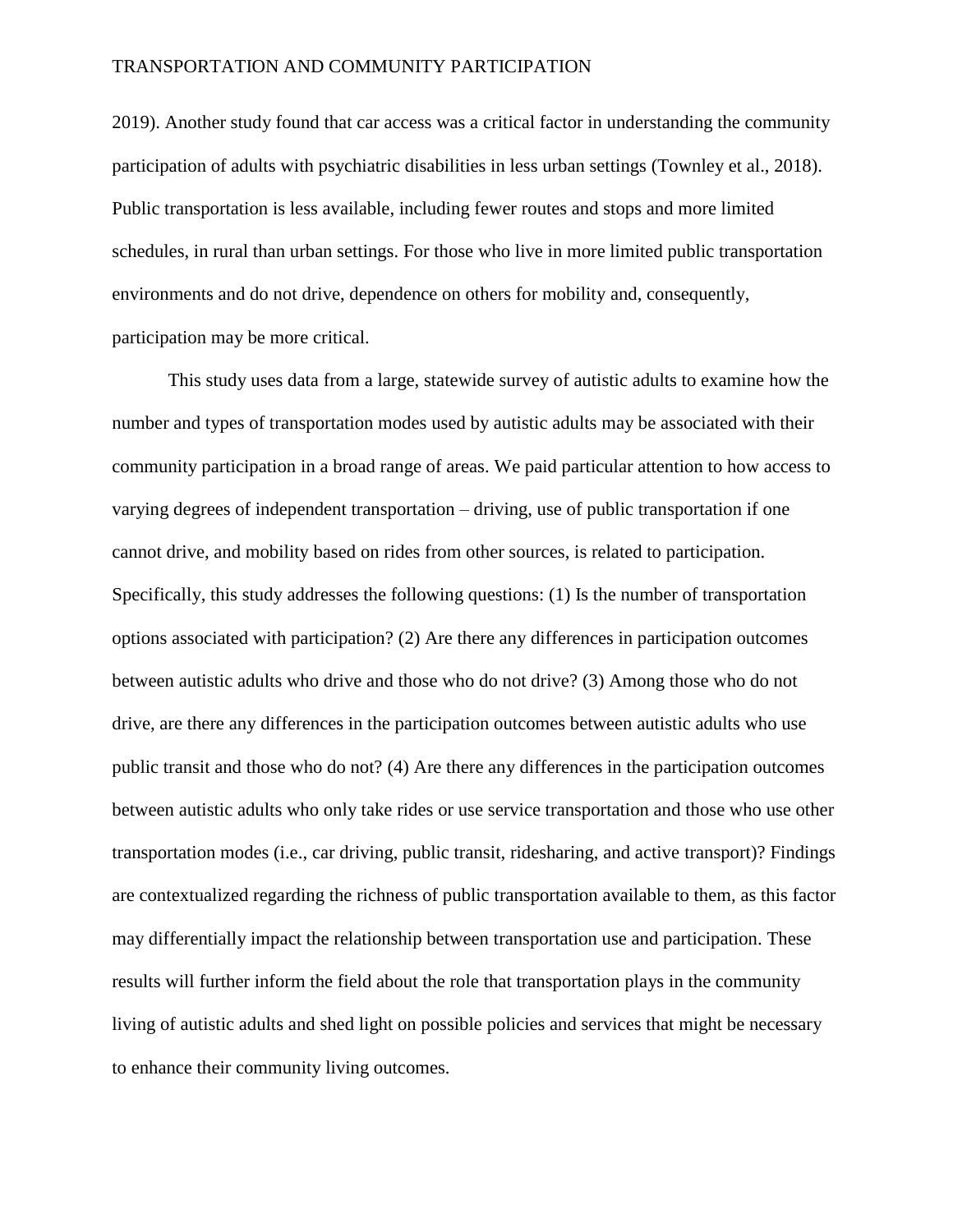### **Method**

# **Data and Sample**

The data used in this study came from the Pennsylvania Autism Needs Assessment (PANA) which was approved by the [BLINDED FOR REVIEW] Institutional Review Board. The survey was conducted between May 2017 and June 2018, and all Pennsylvania residents who had a self-reported autism-spectrum diagnosis (ASD) and their caregivers were eligible to participate. Two recruitment strategies were used. First, invitation letters were sent to everyone enrolled in Medicaid with a claim or encounter for ASD diagnosis (ICD-9 299.XX or ICD 10 F84.X) with information about the study, including the survey link or contact phone number and email to request a paper copy. Second, information about the survey was also distributed through ASD-specific advocacy and policy organizations in Pennsylvania.

The PANA included questions requesting demographic information, clinical characteristics, psychiatric hospitalizations, and service use and needs. Questions about the living situation, education, social relationships, participation, and transportation use and access were included. The survey was translated into 14 languages. The English version is available at [www.paautism.org/needsassessment.](http://www.paautism.org/needsassessment) A total of 1383 individuals on the autism spectrum who were 18 years old or older started the survey by themselves or with assistance from caregivers or staff. The final sample for this study was 752 autistic adults who answered the questions about transportation use, indicated their county of residence, and responded to at least 75% of the community participation questions (described in the Measures section) after data cleaning. Among the 752 autistic adults, 46% (*n*=343) completed the paper version of the survey, and 54% (*n*=409) completed the online version.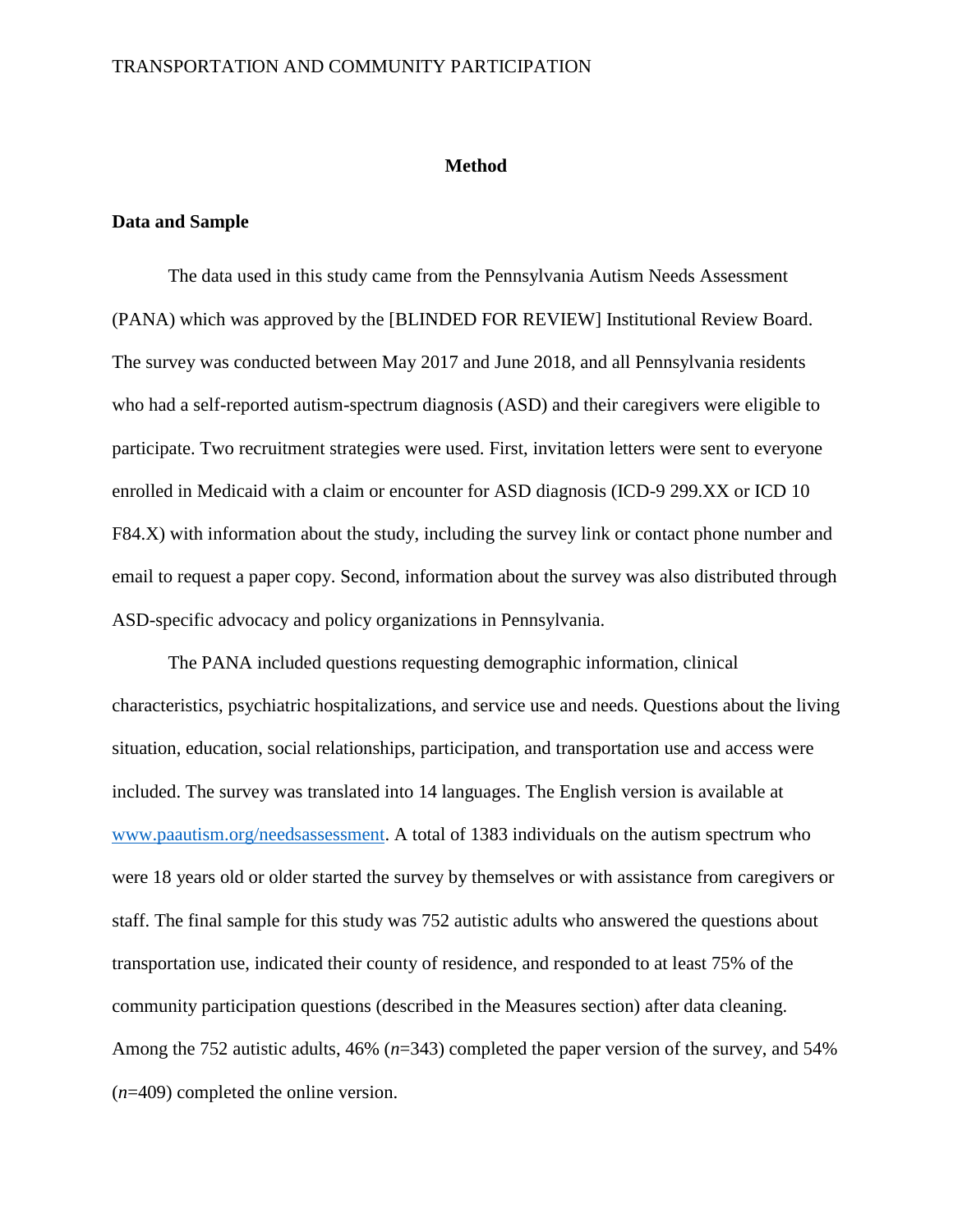# **Measures**

# *Transportation Variables*

Participants responded to the following question: "In terms of transportation, how do you typically get where you need to go? (Choose all that apply)" by selecting one or more options from the following list: (1) Drive yourself in a private car; (2) Passenger in a private car with parents or family; (3) Passenger in a private car with friends; (4) Bus/van operated by country, municipality, or non-profit; (5) Taxi or other for-hire vehicles; (6) Walk; (7) Bicycle; (8) Passenger in a private car with volunteer driver; (9) Public transit; (10) Transportation is provided by a day program; (11) Transportation is provided by a group home; (12) Transportation is provided by school/educational institution; (13) Ride Sharing (Uber/Lyft); (14) Car Share (E.g., ZipCar, Enterprise CarShare). Respondents were also able to choose "other" and enter free text. The other responses were coded into existing answer choices or a new category (e.g., motorcycle, skate).

Each category was then coded into one of seven transportation modes. The first mode was driving, which included "Drive yourself in a private car," use of a motorcycle, or "Car Share." The second mode was the use of public transit. The third mode was active transportation, including "Walk," "Bicycle," or skate. The fourth mode was private services, including "Ride Sharing" or "Taxi or other for-hire vehicles." The fifth mode was bus/van operated by a county, municipality, or non-profit. The sixth mode was getting rides from others, including "Passenger in a private car with parents or family," "Passenger in a private car with friends," or "Passenger in a private car with a volunteer driver." The seventh mode was service transportation, including "Transportation is provided by a day program, a group home" or "Transportation is provided by or school/education institution."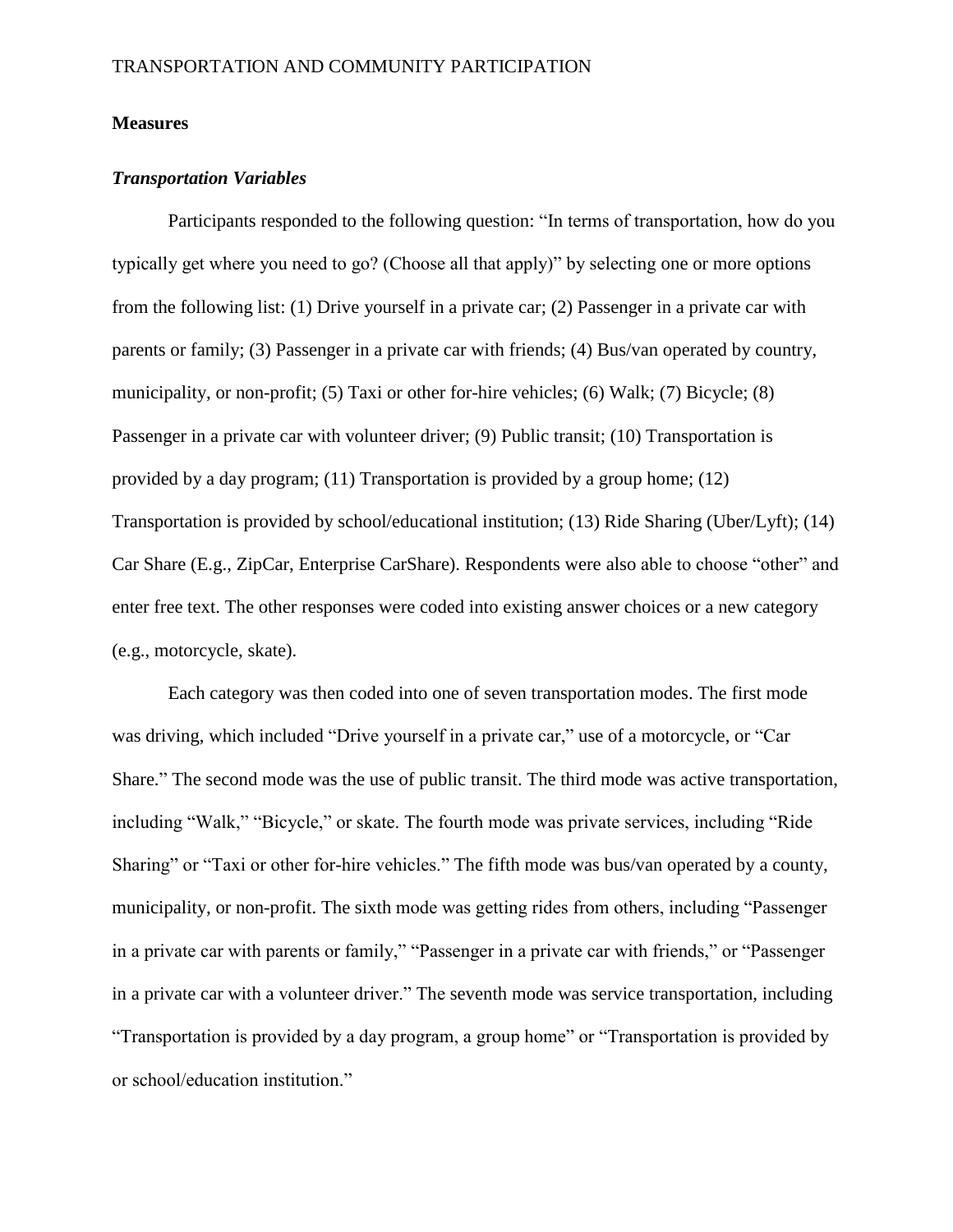To address our research question, we further created four independent variables. First, the number of transportation modes used by each respondent was calculated by summing all the options used among the seven mode categories. Second, we identified those who drove as a transportation mode and those who did not. Third, we identified those who used public transit and those who did not, among those who did not drive. Last, we identified those who only received rides from others or used service transportation and those who had access to the other more independent forms of transportation (i.e., driving, public transit, active transportation, and private services).

# *Community Participation*

The Temple University Community Participation measure was used to examine a wide range of participation. The measure assesses the number of days of participation over the past 30 days without support from a staff person from a list of 24 areas, whether each activity is important to respondents ("Yes" or "No"), and whether the current level of participation is sufficient ("Not enough," "Enough," or "Too much"). Some examples of participation activities include going to a place of worship, going to a movie theater, working for pay, and getting together with family and friends. The measure has been used with autistic adults in several studies (BLINDED FOR REVIEW).

Three participation outcomes were calculated based on the responses:

- (1) Amount of participation*,* calculated by summing the number of days of participation across the 24 areas, with a higher number indicating a higher amount of participation.
- (2) Breadth ratio, calculated by dividing the number of important activities with at least one day of participation by the number of important activities, with higher scores reflecting the greater breadth of participation.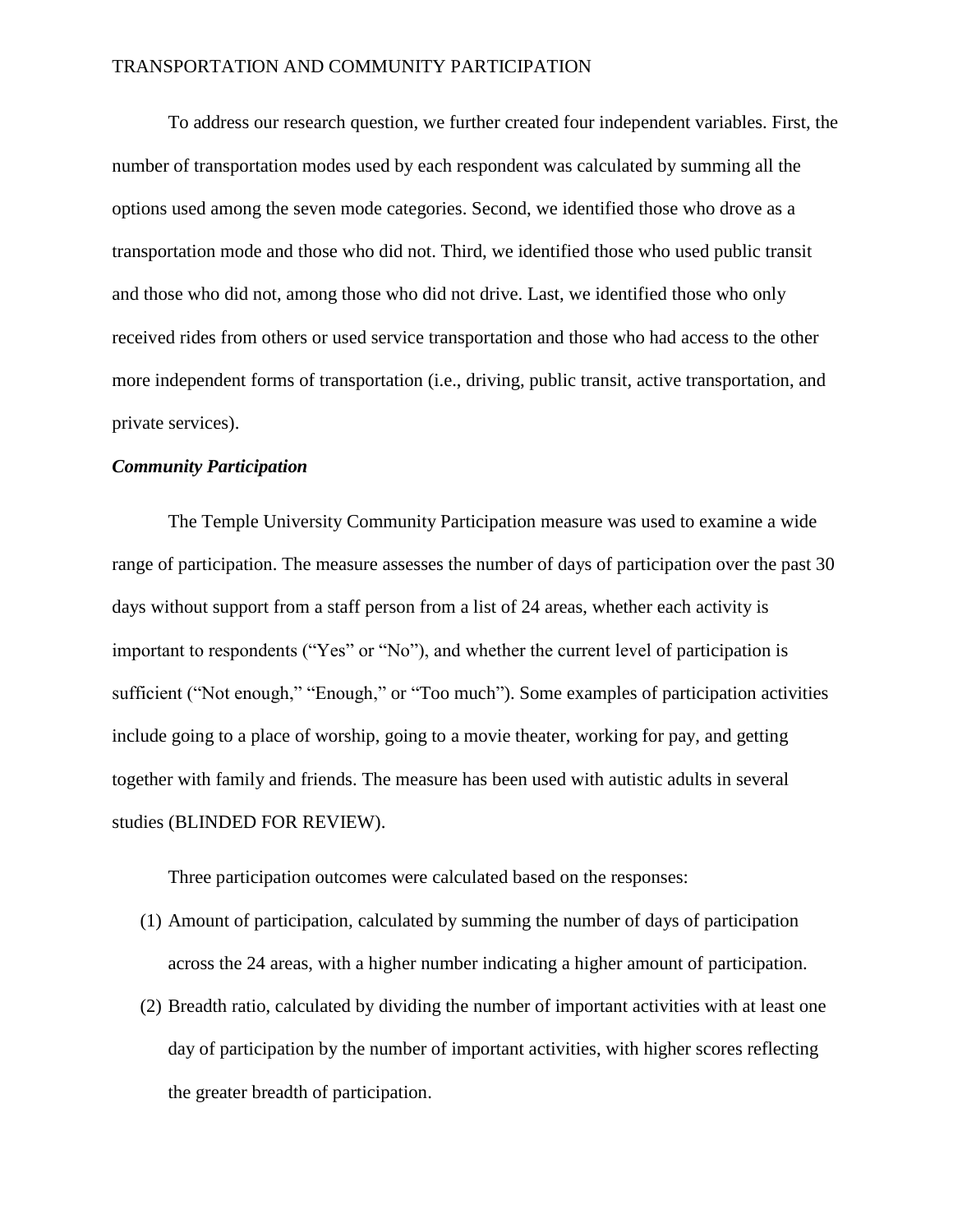(3) Sufficiency ratio, calculated by dividing the number of important activities engaged in enough by the number of important activities. A ratio of 1 indicates that an individual does "enough" in all important areas. A ratio of 0 indicates they do "enough" in no areas that are important to them.

# *Transit Areas*

Rich transit areas were defined as the counties that were extensively served by the two largest urban transportation systems in the state of Pennsylvania – Port Authority of Allegheny County and Southeastern Pennsylvania Transportation Authority (American Society of Civil Engineers, 2018). These two transit systems offer services to more than 4.8 million people in the state who live in six counties, which is approximately 42% of the state population. Public transit authorities and transportation exist in other counties, but to a much more limited degree in terms of coverage (i.e., most central area of an otherwise low-density population county/region) and availability (i.e., hours of service). The remaining 61 counties represent the Limited Transit areas. Respondents provided their county of residence, which was used to determine if they lived in a rich or limited transit area.

# *Other Sociodemographic and Clinical Variables*

Demographic characteristics were self-reported, including age in years, self-identified gender (i.e., male, female, and other). Race/ethnicity included Non-Hispanic Black, Hispanic/Latino, Non-Hispanic White, and Other. Insurance coverage type indicates if the autistic individual was covered by public insurance (e.g., Medicaid) or not. Participants also indicated whether they received a high school education or lower (vs. some college education). Respondents identified if they obtained any out of 21 services (e.g., mental health service, case management, social skill straining) and whether the individual needed more of each type of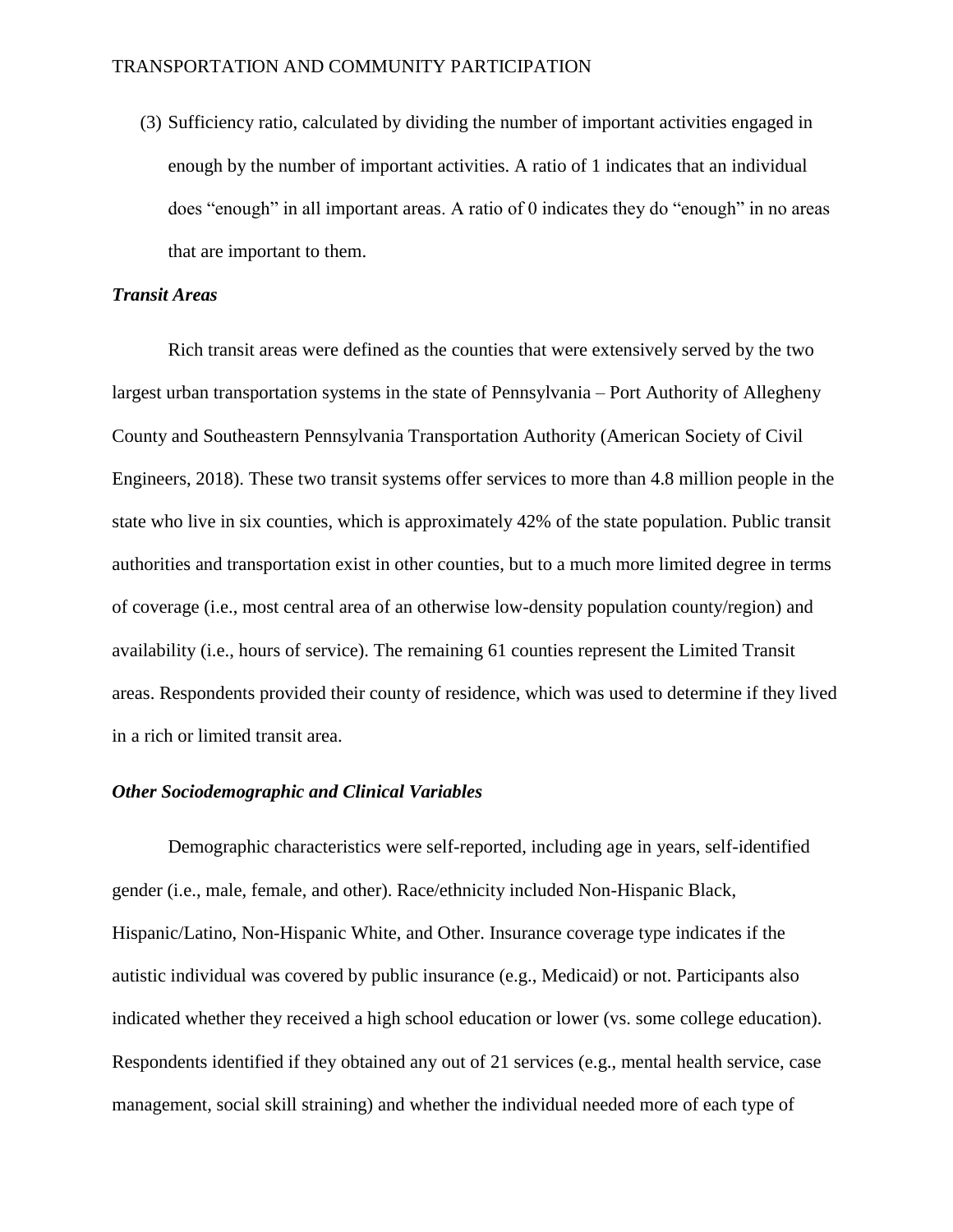service. These were summed to indicate the level of services used and needed. Finally, respondents indicated whether they had any co-occurring mental health diagnoses, including anxiety disorder, attention-deficit/hyperactivity disorder, bipolar disorder, conduct disorder, depression, obsessive-compulsive disorder, oppositional defiant disorder, post-traumatic stress disorder, schizophrenia, or other psychotic disorder.

# **Analytic Strategy**

All analyses were performed using SPSS 26.0. Patterns of transportation use among autistic adults were examined using descriptive statistics and categorized based on whether they lived in a limited or rich transit area. Chi-square tests were conducted between the use of three transportation modes (i.e., driving, public transit, and rides/service transportation) and sociodemographic and clinical characteristics, including gender, age, race and ethnicity, coexisting intellectual disability, mental health diagnosis, living arrangement, and insurance status. We dichotomized race and ethnicity into non-Hispanic Whites and racial and ethnic minorities in Chi-square tests because of the small sizes of individual racial and ethnic minority groups. In the examination of the association between transportation use and community participation, first, Pearson correlations were used to examine the relationship between the number of transportation modes used and participation outcomes – amount, breath ratio, and sufficiency ratio. Independent t-tests were then conducted to compare participation outcomes based on the three groupings: (1) those who drove and those who did not; (2) those who took public transit and those who did not take among the non-drivers; and (3) those who only took rides or used service transportation with those who used any other of the four more independent transportation modes (i.e., driving, public transit, private services, and active transportation). Separate analyses were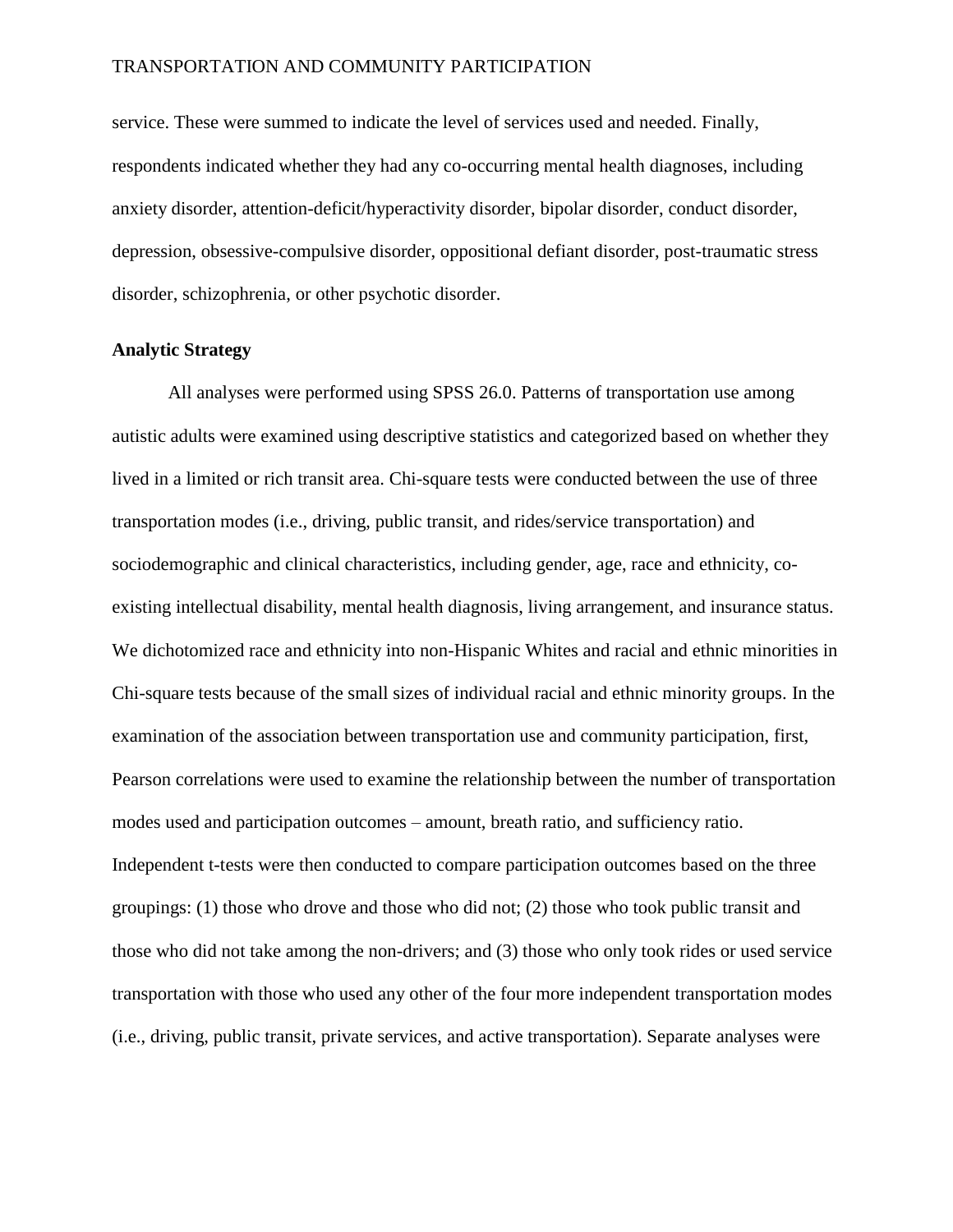conducted for those who lived in the rich transit areas and limited transit areas. P-values less than .05 were used as the criterion for statistical significance in all analyses.

# **Results**

# **Sample Characteristics**

Roughly 73% (*n*=544) of the sample lived in limited transit areas and 27% (*n*=207) in the rich transit areas. The average age of the sample was 27.9 years (*SD*=10.3), with the majority being male (72%, *n*=558) and non-Hispanic White (82%, *n*=601). Most participants lived with family members (80%,  $n=595$ ). About half of our sample had an education of more than a high school degree (52%, *n*=377), with a higher percentage of participants in the rich transit area having more than a high school degree than those in the limited transit area (64% vs. 48%,  $\chi^2$ =14.69, *p*<0.001). Most participants were covered by public insurance (77%, *n*=562), with a slightly higher percentage in limited transit areas than rich transit areas (79% vs. 71%,  $\chi^2 = 5.02$ ,  $p = 0.025$ ). About four in five adults reported at least one unmet service needs (77%, *n*=563), and the distribution of the number of unmet needs was similar across the two residential areas. For clinical characteristics, one in five autistic adults had a co-existing ID (20%, *n*=158), and threequarters had at least one mental health diagnosis (75%, *n*=565). No significant differences were found in the amount, breadth, and sufficiency of participation between the limited and rich transit areas (see Table 1).

# **Patterns of Transportation Use**

Responses pertaining to the diversity of transportation modes are summarized in Table 2. All participants reported at least one transportation mode. Thirty-seven percent (*n*=277) of the sample reported only one transportation mode to get around, and 12% (*n*=88) used four or more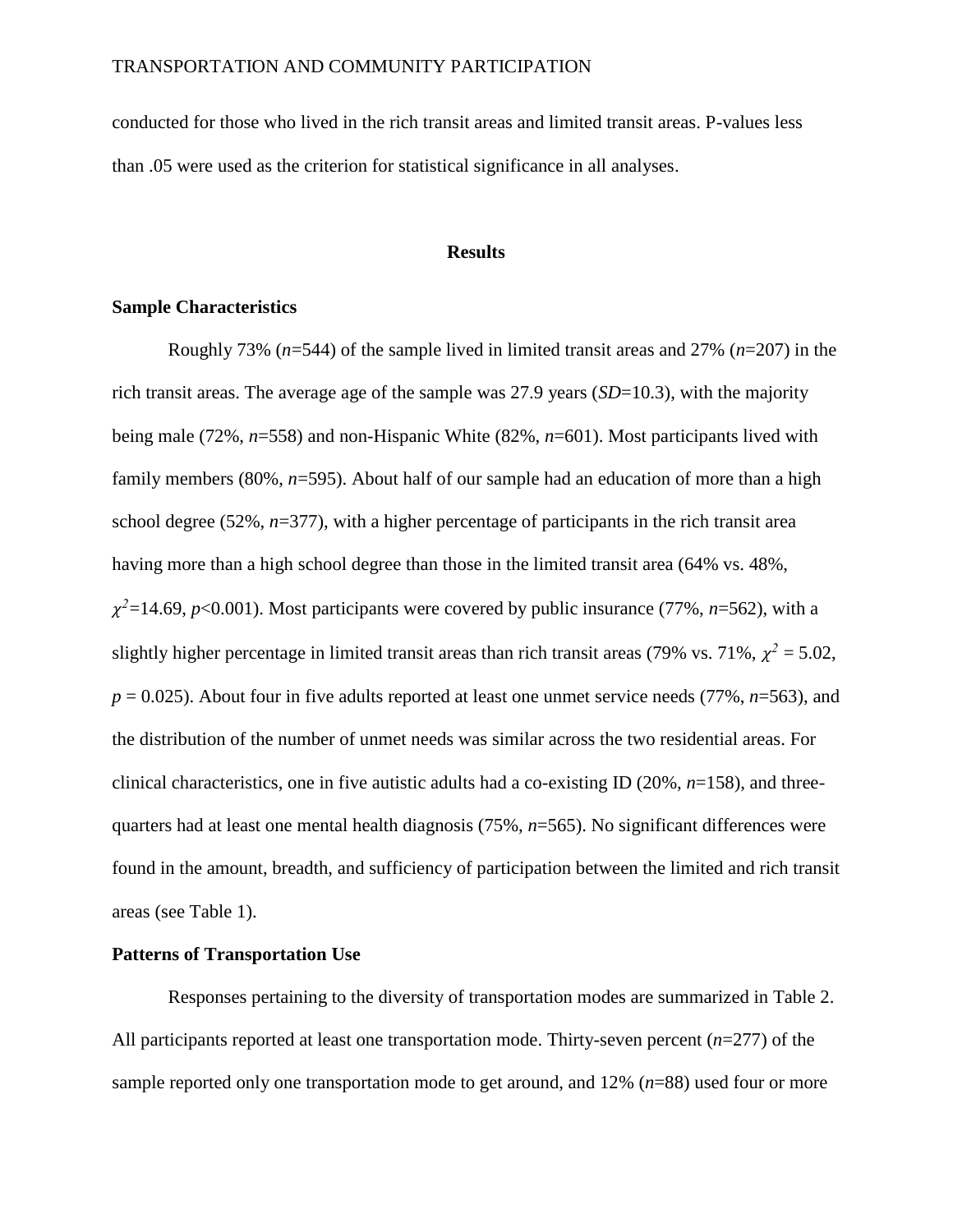modes. Getting rides from others was the most common transportation mode for those living in both limited and rich transit areas, followed by active transportation (e.g., walking, riding a bike). Ridesharing/taxi and service transportation were the least used. About one-third of the sample drove, with similar proportions in limited and rich transit areas (30% vs. 32%). About one-fourth of the sample used public transportation, with a lower proportion of adults in the limited transit areas than in the rich transit areas using this form of transportation (22% vs. 30%,  $\chi^2$  = 5.68, *p* = 0.017).

Respondents who drove tended to be less likely to use other forms of transportation (except for ridesharing/taxi) than those who drove. Specifically, there was a lower percentage of autistic adults who drove versus those who did not in the use of public transit (13% vs. 29%,  $\chi^2$ =20.52, *p* < 0.001), active transportation (36% vs. 45%,  $\chi^2$ =4.29, *p* =0.038), rides from others (48% vs. 84%,  $\chi^2$ =103.02, *p* < 0.001), and service transportation (4% vs. 23%,  $\chi^2$ =38.84, *p* < 0.001). Similar patterns were observed within the limited and rich transit areas except for active transportation, which did not show differences between drivers and non-drivers in rich transit areas (43% vs. 48%).

# **Characteristics Associated with Use of Various Forms of Transportation**

# *Driving*

Results of Chi-square tests revealed that non-Hispanic Whites were more likely to report that they drove versus racial and ethnic minorities (34% vs. 15%;  $\chi^2$ =18.28, *p*<0.001,  $\psi$ =0.16). A lower percentage of participants who were covered by public insurance drove than those who were not covered by public insurance (25% vs. 48%;  $\chi^2$ =34.52, *p*<0.001,  $\psi$ =0.22). Participants without co-existing ID were less likely to drive than those without ID (3% vs. 37%;  $\chi^2$ =69.94,  $p<0.001$ ,  $\psi=0.31$ ). Participants who lived in non-family settings were slightly less likely to drive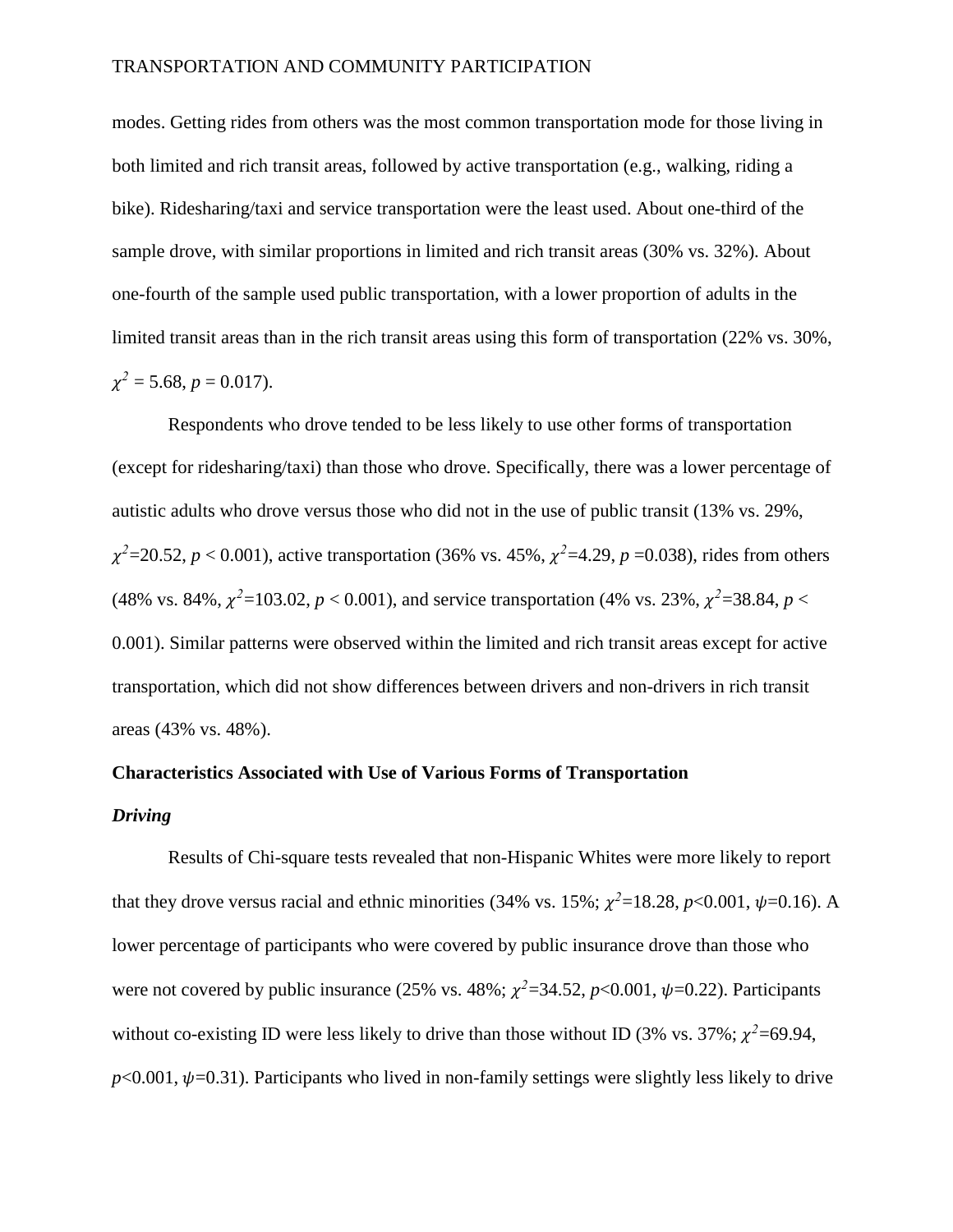than those who lived with family (24% vs. 32%;  $\chi^2$ =4.23, *p*=0.040,  $\psi$ =0.08). Those who had a high school education or lower were less likely to drive than those with more education (15% vs.  $45\%; \chi^2 = 73.60, p < 0.001, \psi = 0.32).$ 

# *Public Transportation*

Among those who did not drive, non-Hispanic White respondents were less likely to use public transit (10% vs. 21%;  $\chi^2$ =18.07, *p*<0.001,  $\psi$ =0.16) and those who lived with family members versus those living in other situations (21% vs. 35%;  $\chi^2$ =14.02, *p*<0.001,  $\psi$ =0.14). Participants with lower education levels who did not drive were less likely to use public transit than those with higher education levels (18% vs. 30%  $\chi^2$ =13.61, *p*<0.001,  $\psi$ =0.14).

# *Rides/Service Transportation Only*

Chi-square tests were conducted to examine factors associated with only getting rides or using service transportation to get around the community. Results showed that participants who were covered by public insurance were more likely only to obtain rides/service transportation than those who were not covered by public insurance (30% vs. 16%;  $\chi^2$ =12.46, *p*<0.001,  $\psi$ =0.13). Participants with ID were more likely to obtain rides than those without ID (51% vs. 21%;  $\chi^2$ =55.78, *p*<0.001,  $\psi$ =0.27). Finally, participants with higher education levels were less likely to depend on rides from others solely (14%. Vs. 39%;  $\chi^2$ =57.28, *p*<0.001,  $\psi$ =0.28).

# **Transportation Use and Community Participation**

# *Number of Transportation Modes*

The number of transportation modes was positively associated with participation days in limited transit areas  $(r=0.18, p<0.001)$ . For example, the average amount of participation was 24.86 days  $(SD = 30.11)$  for participants who had one transportation mode, which was much lower than the amount of participation for those who used four or more transportation modes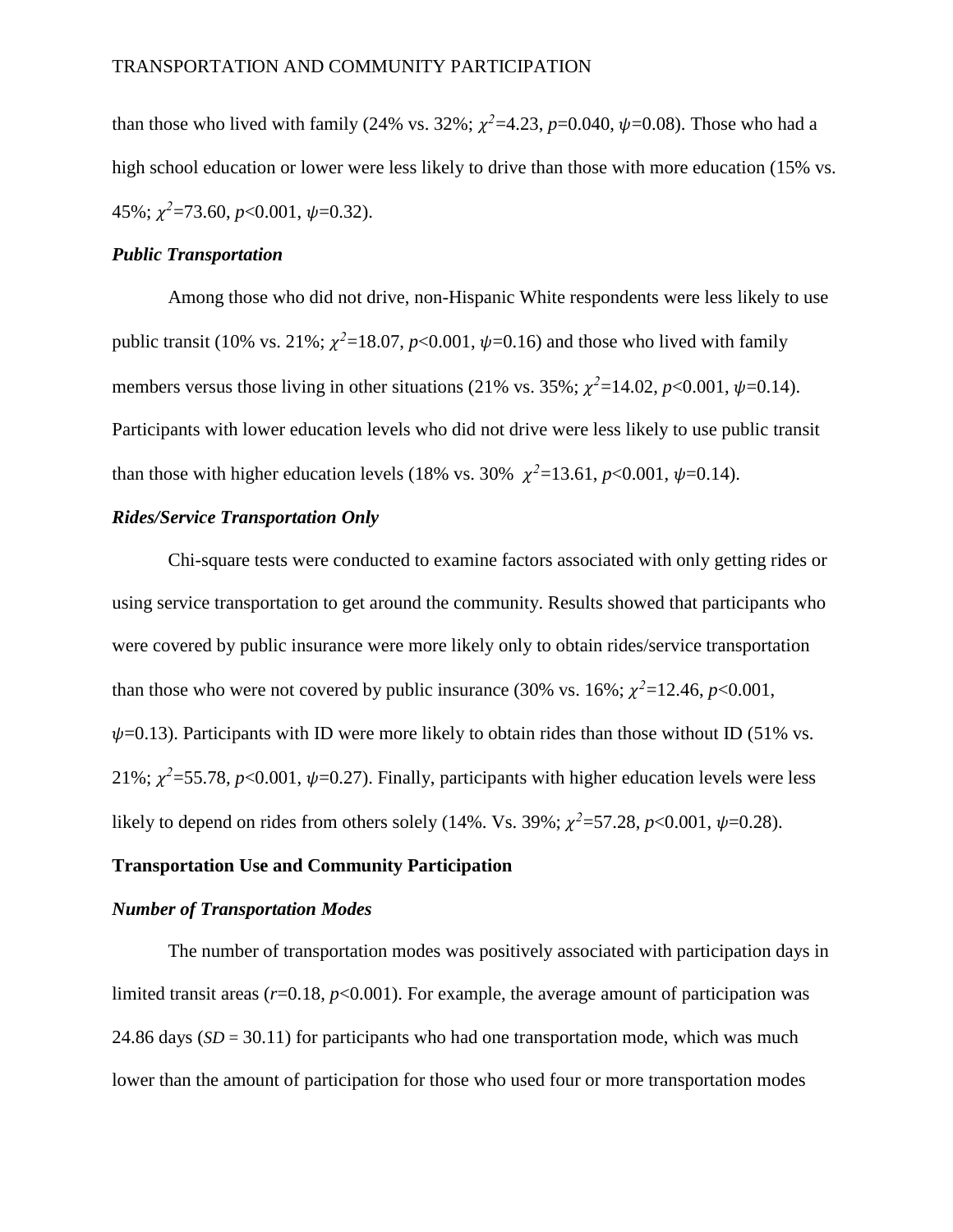$(40.91\pm37.7)$ . This pattern held for those living in rich transit areas ( $r=0.18$ ,  $p=0.008$ ) and those living in limited transit areas  $(r=18, p<0.001)$ . However, the number of transportation modes was not associated with the proportion of important areas that were participated in at least once (i.e., breadth ratio) or the proportion of important areas done enough (i.e., sufficiency ratio).

# *Driving*

Participants in limited transit areas who drove, regardless of whether they used other modes of transportation, participated more (39.96±35.10 vs. 25.54±32.15; *d*=0.44, *p*<0.001), had a higher breadth ratio  $(0.51\pm0.31 \text{ vs. } 0.39\pm0.34; d=0.34, p<0.001)$ , and had a higher sufficiency of participation ratio  $(0.54 \pm 0.30 \text{ vs. } 0.45 \pm 0.33; d = 0.27, p = 0.004)$  than those who did not drive. Among participants in the rich transit areas, those who drove also had more participation days than those who did not (38.41±30.02 vs. 23.56±25.97; *d*=0.54, *p*<0.001) but did not differ on breadth ratio or sufficiency ratio.

# *Public Transportation*

Among participants in the limited transit areas, those who did not drive but used public transportation participated more than those who did not (32.02±29.19 vs. 23.05±32.88; *d*=0.29, *p*=0.015). Those who did not drive but used public transportation had a higher breadth ratio than those who did not  $(0.45\pm0.32 \text{ vs. } 0.37\pm0.35; d=0.24; p=0.049)$ . Similarly, among participants in the rich transit areas, those who did not drive but used public transportation had a higher breadth ratio than those who did not (0.56±0.29 vs. 0.37±0.34; *d*=0.66; *p*=0.002).

# *Rides/Service Transportation*

Survey respondents who only received rides from others or used service transportation participated less frequently compared with those who used more independent transportation modes (14.32±25.32 vs. 35.40±35.67; *d*=0.65, *p*<0.001) in the limited transit areas. They also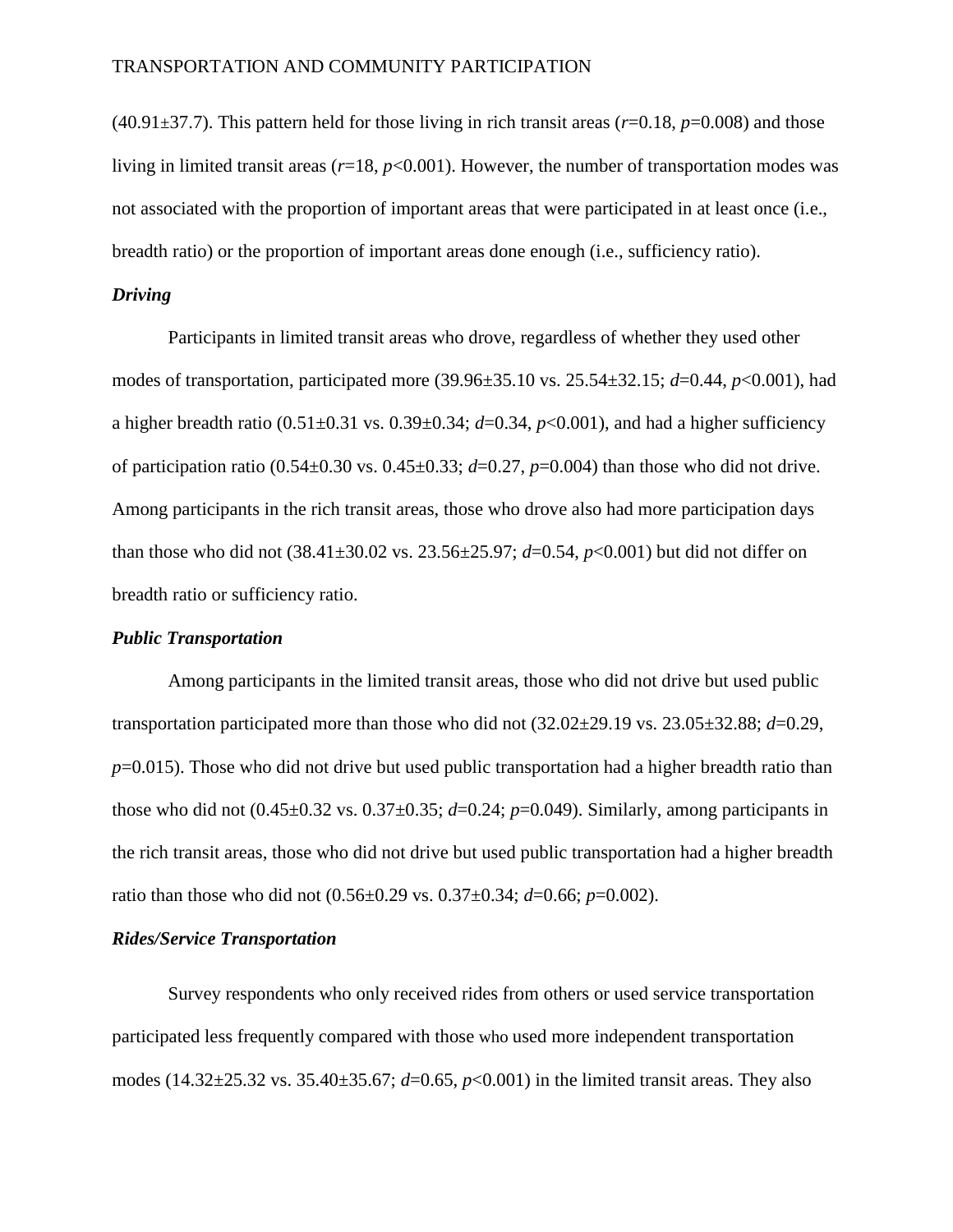had a lower breadth ratio (0.29±0.34 vs. 0.46±0.32; *d*=0.57, *p*<0.001) and sufficiency ratio (0.42±0.36 vs. 0.49±0.31; *d*=0.23, *p*=0.024). In rich transit areas, those who only took rides or used service transportation had a lower breadth ratio compared with those with other transportation options (0.36±0.36 vs. 0.49±0.32; *d*=0.35, *p*=0.033).

# **Discussion**

This study provides important information about factors associated with the types of transportation that autistic adults use to get around their communities and how it relates to their community participation in terms of amount, breadth, and sufficiency. Overall, study results indicate that access to more transportation modes is associated with a greater amount of community participation and that driving is also related to enhanced community participation. If not driving, public transportation is related to the amount of community participation for autistic adults in the limited transit areas. Finally, those dependent on others for their transportation have poorer participation outcomes than those who utilize more independent transportation options (i.e., driving, public transit, walk or bike, and ridesharing). The findings are generally the same regardless of the richness of public transit, although the relationship appears stronger in more limited transit areas.

The patterns of transportation use showed that one in three autistic adults in our sample drove. Autistic adults without ID and autistic adults with greater educational attainment (i.e., greater than high school education) were more likely to drive. The percentage of autistic adults who reported driving was similar to a previous study of young autistic adults without ID (Curry et al., 2018), but much higher than the proportion reported in a study mainly based on caregiver reports (Deka et al., 2016). Our study involved self-report data, which may have excluded individuals who experience challenges completing a survey for themselves, raising the likelihood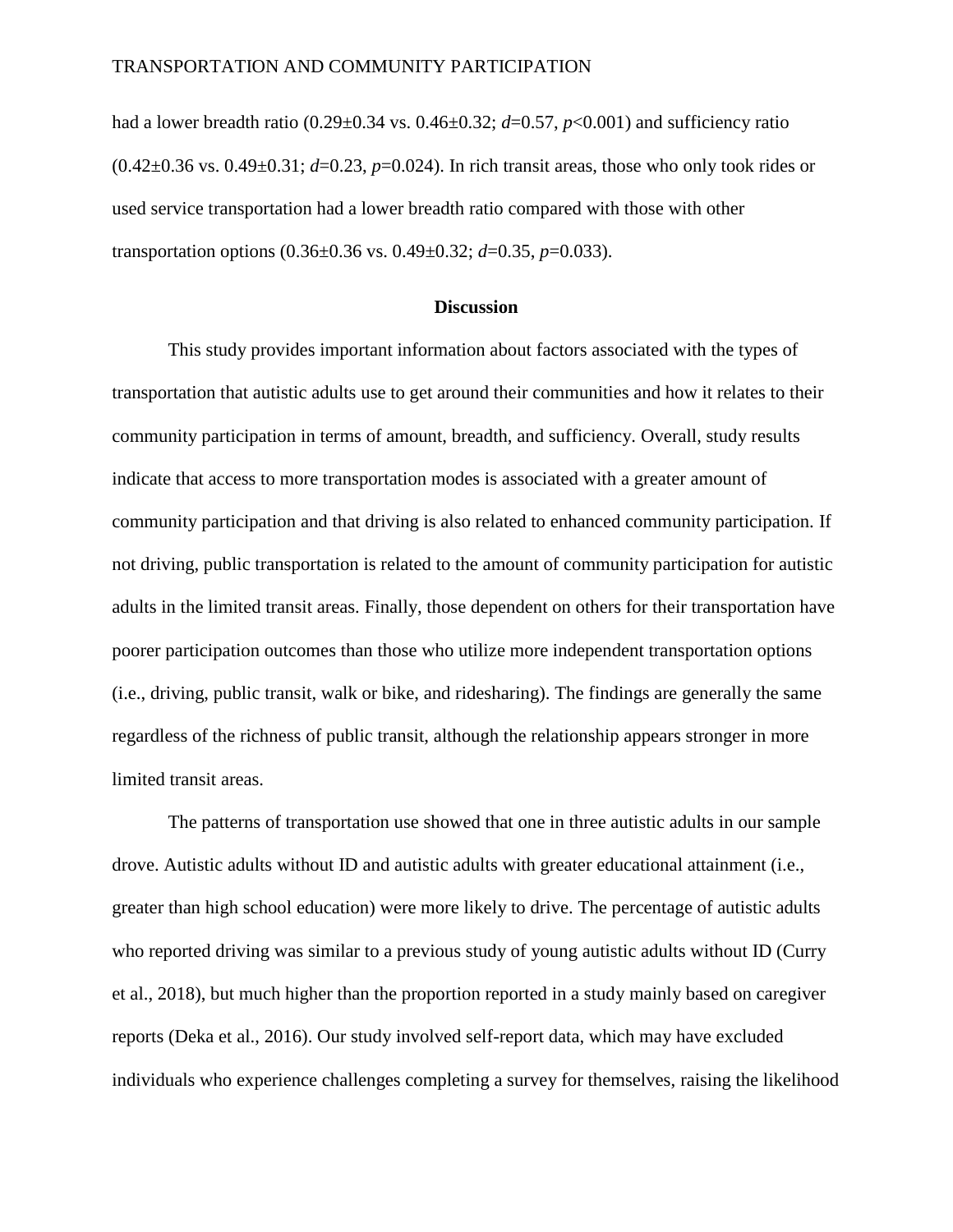that our results about driving are over-estimates of driving among all autistic adults. Nonetheless, while we did not ask respondents if they had a driver's license, our results may suggest that the proportion of autistic adults who do have licenses may be lower than the approximately 85% of the driving-age population in the United States who have a license (U.S. Department of Transportation Federal Highway Administration, 2019).

About one-fourth of autistic adults in our study used public transportation. Autistic adults who had low education levels, lived with family members, and racial and ethnic minorities were less likely to use public transportation, which calls for special attention to those subgroups. We also found that individuals who did not drive a car were more likely to use public transit than those who drove. This echoes the notion that difficulties with driving or lack of access to a car may lead to a preference for public transit among autistic adults (Falkmer et al., 2015). We also found that individuals in rich transit areas were more likely to use public transit than those in limited transit areas. This finding is not surprising in that we categorized limited and rich transit areas based on area-specific transportation availability. We expected that individuals living in rich transit areas would have increased access to local and public transit. This indicates that public transit may be less of a deliberate choice and more likely a result of availability or increased exposure to public transit as an option for transportation.

Regarding the association between transportation use and community participation, we first examined whether the number of transportation modes was related to community participation. Utilizing more modes of transportation was positively associated with a higher amount of participation in both limited and rich transit areas, but not with breadth or sufficiency of participation. This suggests that multiple transportation modes support autistic adults getting out into their communities, but only to a limited degree. For instance, some transportation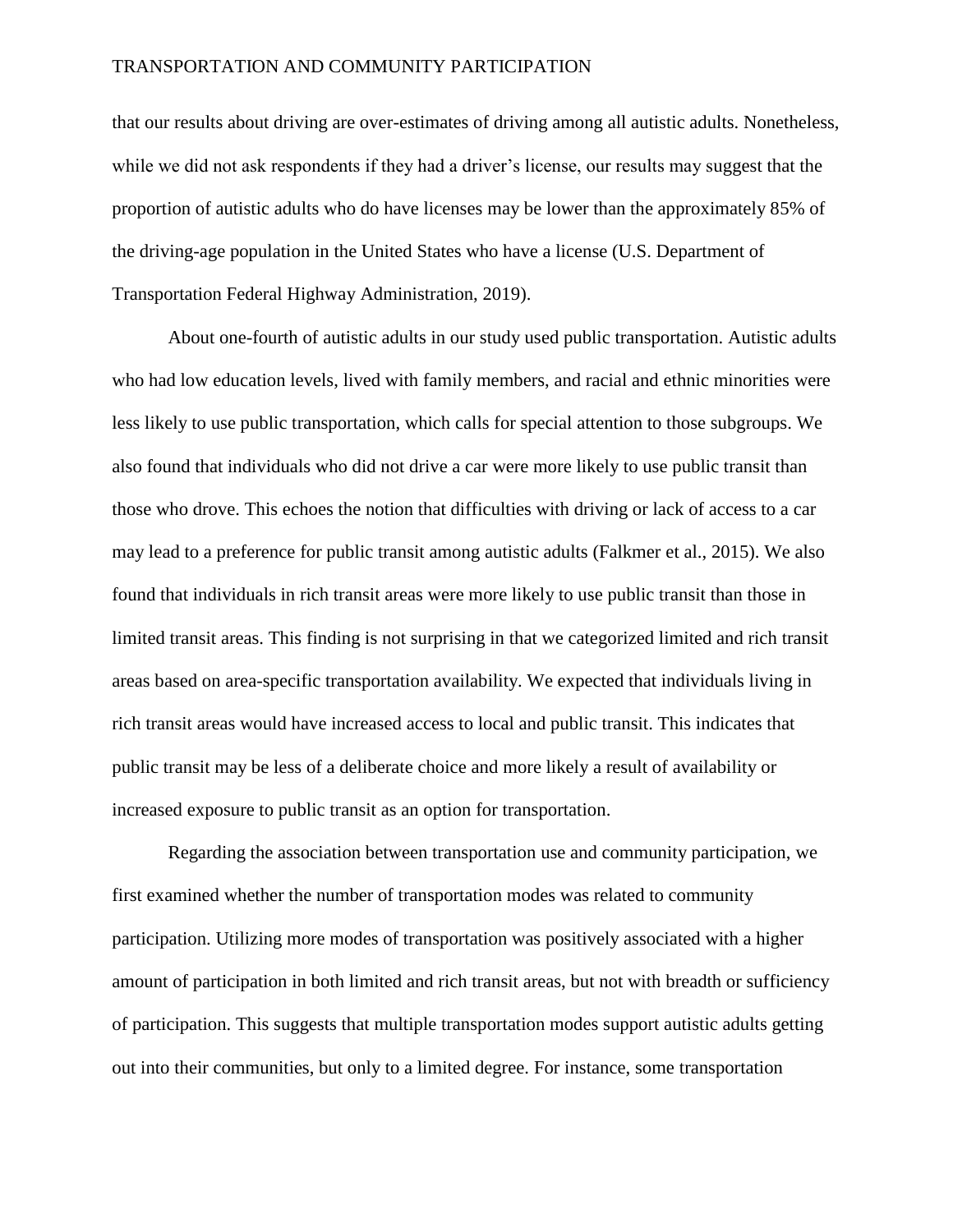options are not available at certain times, such as a caregiver not being available to provide a ride, necessitating that they take a bus instead if one is available. However, more modes do not necessarily expand engagement in a broader range of important activities or do more of the important activities as often as they would like. It is plausible that even a small number of transportation options, especially if driving is one of them, may support engagement in a more diverse range of activities.

Second, we examined whether driving was related to participation. Driving has been suggested to improve independent living (e.g., errands, shopping) and secure and maintain employment for people on the autism spectrum (Zalewska et al., 2016; Huang et al., 2012). Since driving and independent living skills are linked (Lindsay, 2017), it may be that the social or clinical characteristics of individuals who do drive are aligned with differences in participation preferences or experiences. Our findings indicate that driving has a particularly significant impact on all aspects of participation – amount, breadth, and sufficiency, in limited transit areas. Limited transit areas in our study are less urban, including numerous rural counties, where driving could reduce travel time and allow respondents to cover longer distances compared to other transportation modes. Thus, driving can increase the amount of participation and allow respondents to engage in a broader range of activities, including the amount of participation they prefer (i.e., sufficiency).

In contrast, driving was only associated with the amount of participation in rich transit areas. Rich transit areas tend to have more community resources (e.g., corner stores or restaurants, family members within walking distance) that may require less time and shorter distances. Given better public transit coverage and walkable neighborhoods in rich transit areas, autistic individuals could rely on other transportation modalities like walking and public transit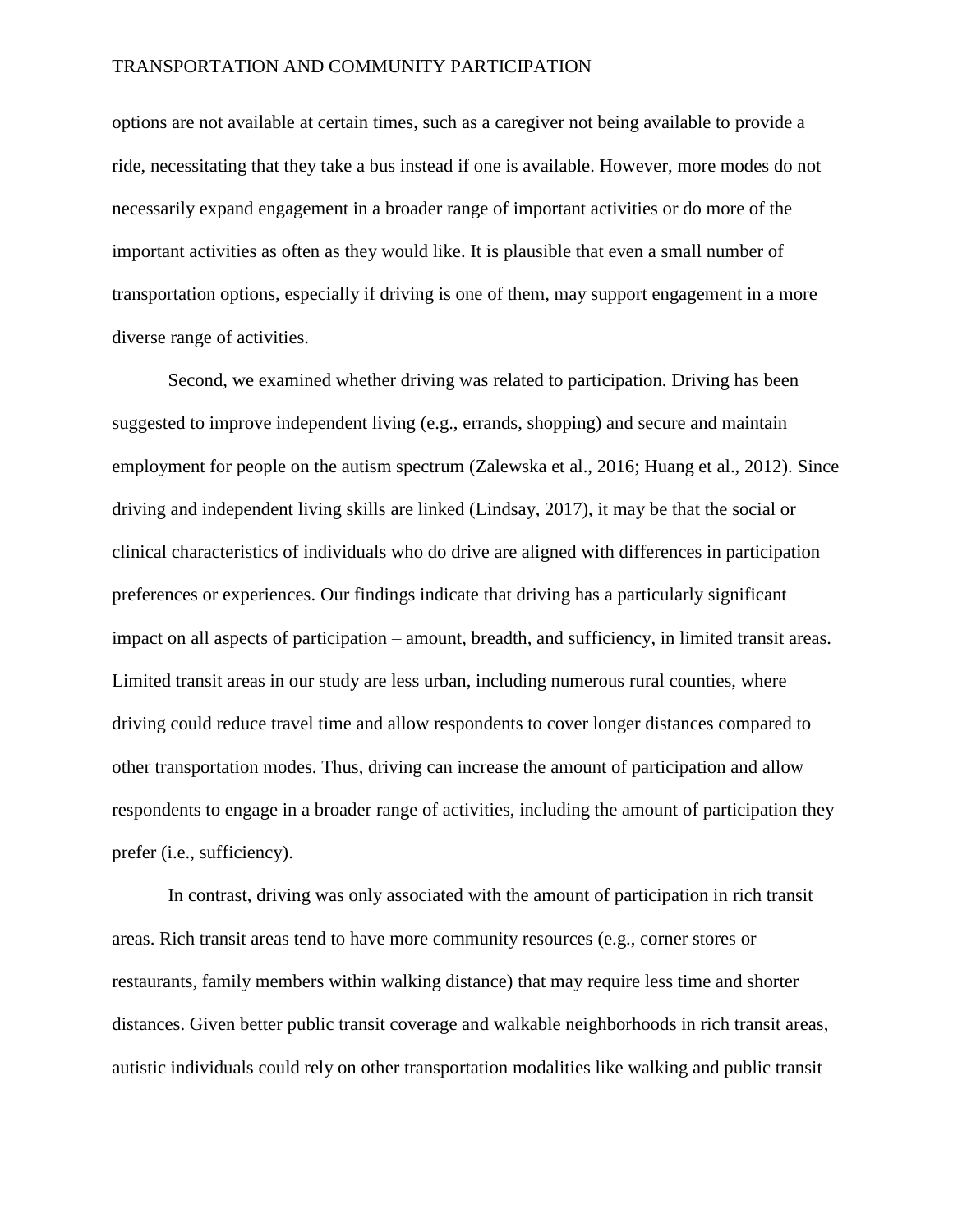to get to a broader range of important activities without depending on a car. Additionally, rich transit areas are more likely to have complex intersections and traffic that may present specific challenges or require services and supports, such as travel training, for autistic individuals to feel comfortable and be successful at navigating safely. Autistic adults are more likely to underperform in unpredictable traffic scenarios in driving, especially in urban areas with dense traffic (Chee et al., 2015; Chee et al., 2019). They may use specific strategies to navigate their communities by car, such as tending to drive on low-risk and familiar routes from home to work (Myers et al., 2021). While these strategies may increase success, they may also limit the range of activities they can access or the level of involvement they desire. Thus, driving may have fewer advantages in more urban areas with less predictability in driving patterns or situations.

We examined whether public transit if one was unable to drive, was related to participation. Autism communities and advocacy groups have promoted that public transportation provides greater autonomy and improves the quality of life (Falkmer et al., 2015; Lubin & Feeley, 2016). The use of public transit was expected to be essential for those who did not drive, especially for those in limited transit areas where walking, for example, would be less of an option in getting to desired locations. Moreover, public transportation can be an affordable opportunity to travel substantial distances without having to drive. Among those who did not drive, public transit was positively related to the amount of community participation for those in limited transit areas, suggesting that it can assist them in getting out more. The use of public transit was also positively related to the range of participation in important activities for both limited and rich transit areas.

However, the lack of association with the satisfaction levels with participation level indicates that likely limitations in routes and schedules may have hampered the impact of using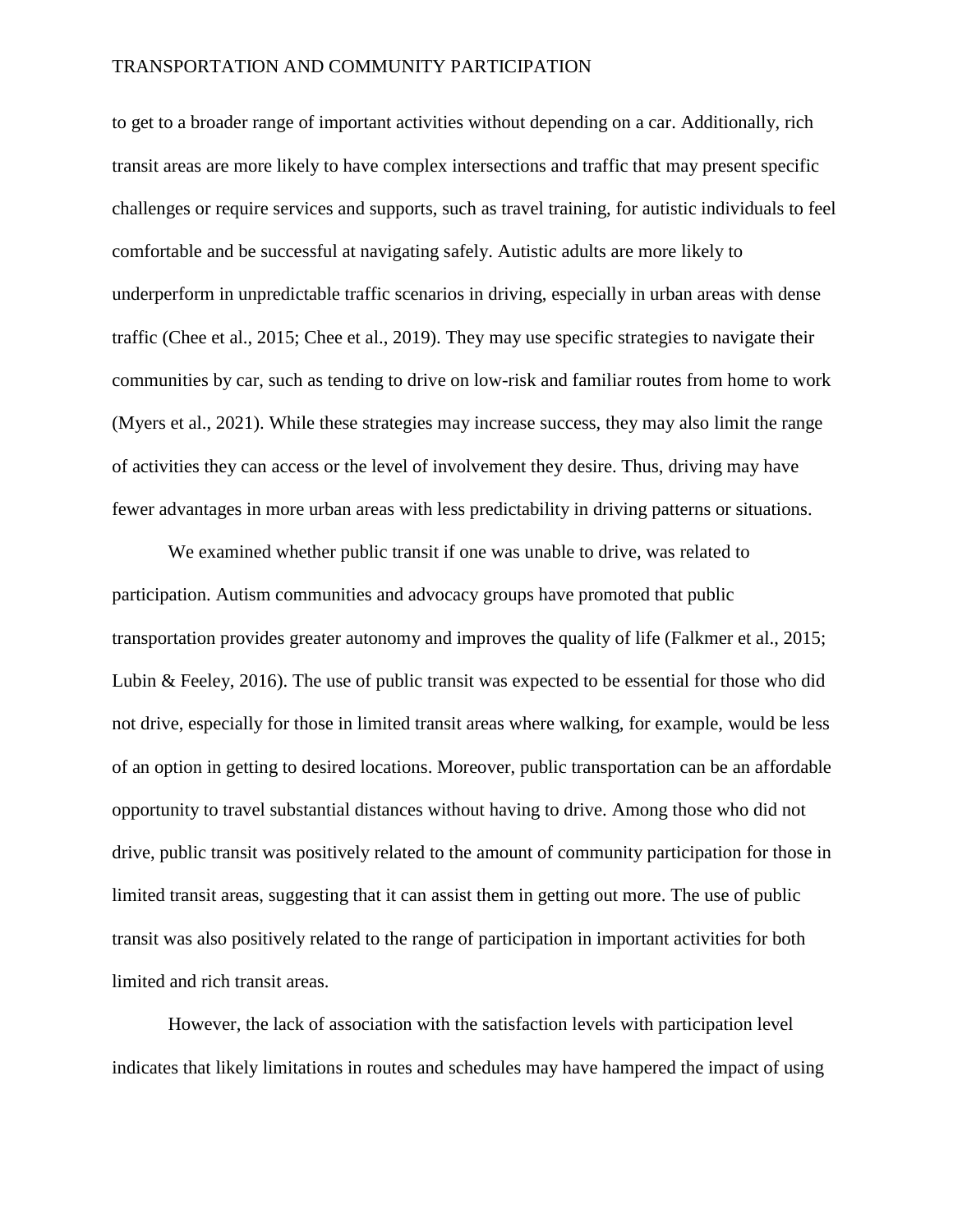public transit to participate in activities that are important to respondents as much as they want. Hass and colleagues (2020) explored the experiences of young autistic adults in using public transport in a large metropolitan city. They found that autistic adults had considerable anxiety, often induced by uncertainty and sensory overload when using public transit. Autistic individuals living in metropolitan areas may also limit the use of public transportation to avoid "peak hours" when the trains and buses are crowded (Falkmer et al., 2015). These challenges may serve as restrictions in using public transportation to go to various important destinations and instead only use public transportation to go more to a few important areas.

Finally, we examined how independent transportation was related to community participation. Autistic adults in limited transit areas with access to independent transportation options, including driving, public transport, active transportation, ridesharing/taxi, reported better participation outcomes than those who only relied on rides from others or service transportation. Independent transportation was only associated with the breath of participation for people in the rich transit areas. This finding is consistent with previous research on independent transportation and employment of young adults on the autism spectrum (Zalewska et al., 2016). Rides from others and service transportation generally can not satisfy all individuals' travel needs (Deka et al., 2016; Farley et al., 2018). Autistic individuals and families may be forced to make decisions about time and resources needed to ensure that time-sensitive trips or linked to medical care are higher priority than other trips, such as social and recreational activities. Examining how different transportation options impact specific types of participation based on personal preferences, such as employment and social activities, more extensively would be an exciting direction for future research.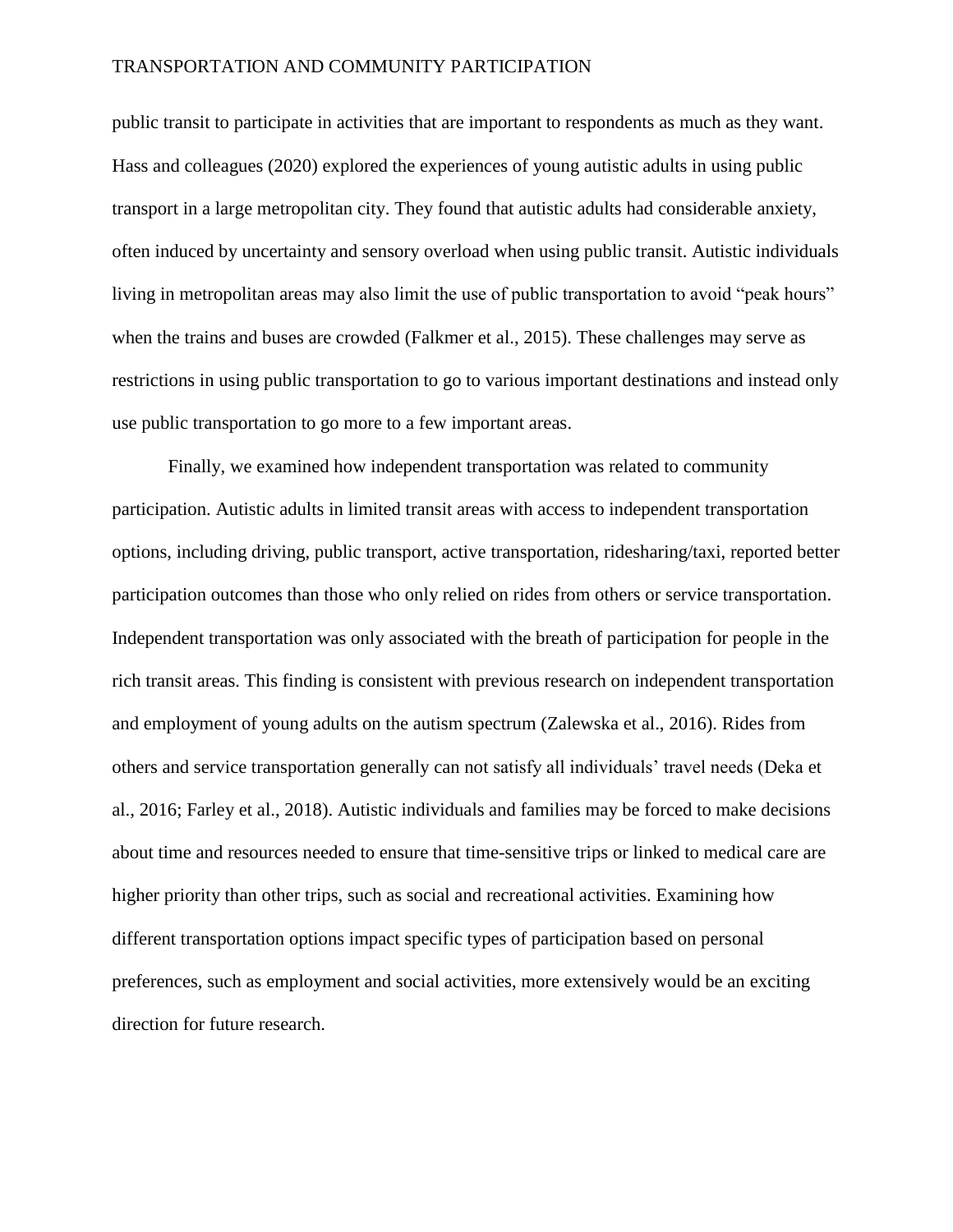Similar to the findings of driving, independent transportation plays a more prominent role in participation for autistic adults in limited transit areas than those in rich transit areas. In rich transit areas, using rides and service transportations may allow autistic adults to participate as much as they want. However, it does not help them participate as broadly as possible. It is possible that destinations that require less time and shorter distances to get to in more urban areas, which are in the majority of rich transportation areas, than less urban areas. Thus, it may be easier for family members or friends to support autistic individuals to get to places they want to go. Also, the service transportation is relatively adequate in more urban areas than less urban areas, which could match the needs of autistic individuals better than other options like public transit. Additionally, given that the busy streets and heavy traffic are also common in the rich transit areas, independent transportation, like driving, public transit, and walking, may not be preferred by autistic adults. Consequently, the benefit of independent transportation becomes less evident in the rich transit areas.

# **Limitations and Future Directions**

This study provides additional information about the transportation use of autistic people and how it is associated with their community participation but has some limitations. There were several limits to the generalizability of the study findings. First, it only provides perspectives from autistic adults in the state of Pennsylvania. The findings may not be generalizable to other states in the United States or to the population level. Second, the sample is predominantly comprised of non-Hispanic White participants. The proportion of individuals in our sample identified as White (84%) is higher than the within-state (76%) and U.S. population (60%) in 2019 (U.S. Census Bureau, 2019). More research is needed to focus on racial and ethnic minority groups to understand their community participation experiences and how transportation modes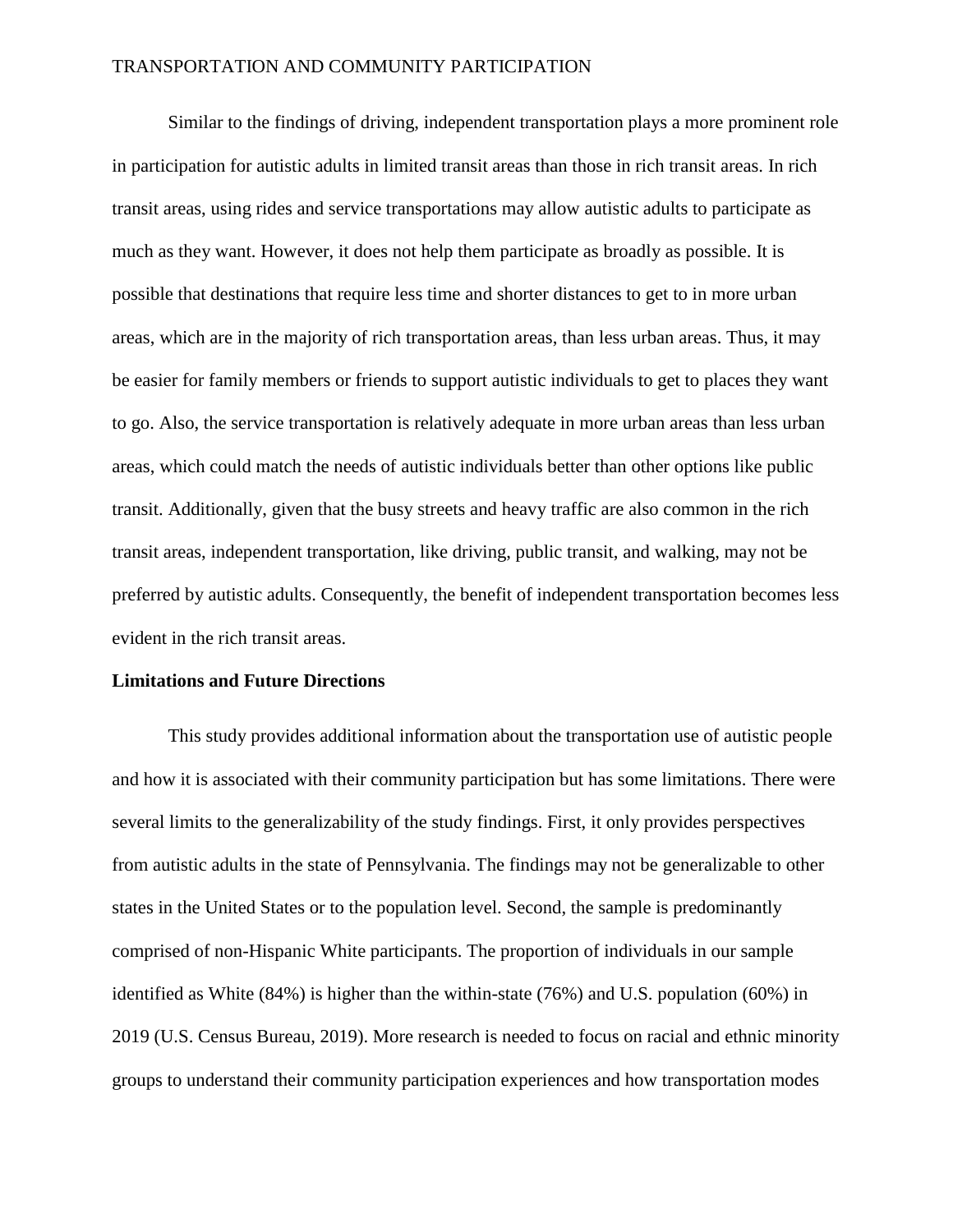affect their participation. Third, this study only involves self-report data, and findings may not apply to autistic adults who are not able or do not have access to provide such responses. Fourth, this is a cross-sectional study involving correlational analyses that is unable to identify causal relationships definitively.

The survey was also limited in the types of transportation and characteristics associated with transportation use (e.g., usage rates of each mode, travel needs, preferences of transportation modes, and challenges associated with each mode). To better understand travel needs and preferences, future research should also examine how autistic individuals make decisions about participation and the extent to which access to various modes of transportation is a factor in those decisions. Additionally, paratransit is a specific form of public transportation that people with disabilities often use. However, our survey did not specifically inquire about paratransit use. Some who used paratransit may have responded that they used public transit. In contrast, others may have not and possibly indicated other transportation modes instead, such as "bus/van operated by county, municipality, or non-profit." Future studies should specifically examine the potential impact of paratransit use on participation.

# **Implications**

Autistic adults experience lower participation in their communities than adults in the general population (BLINDED FOR REVIEW). This study suggests that some autistic adults who have limited access to independent transportation are less able to engage in important activities. As found in a previous study (e.g., Deka et al., 2016), getting rides from family, friends, staff, and others to get where they needed to go was the most common transportation mode among autistic adults. A quarter of our sample depended on rides from others and service transportation to get around in their communities. Without increased attention to transportation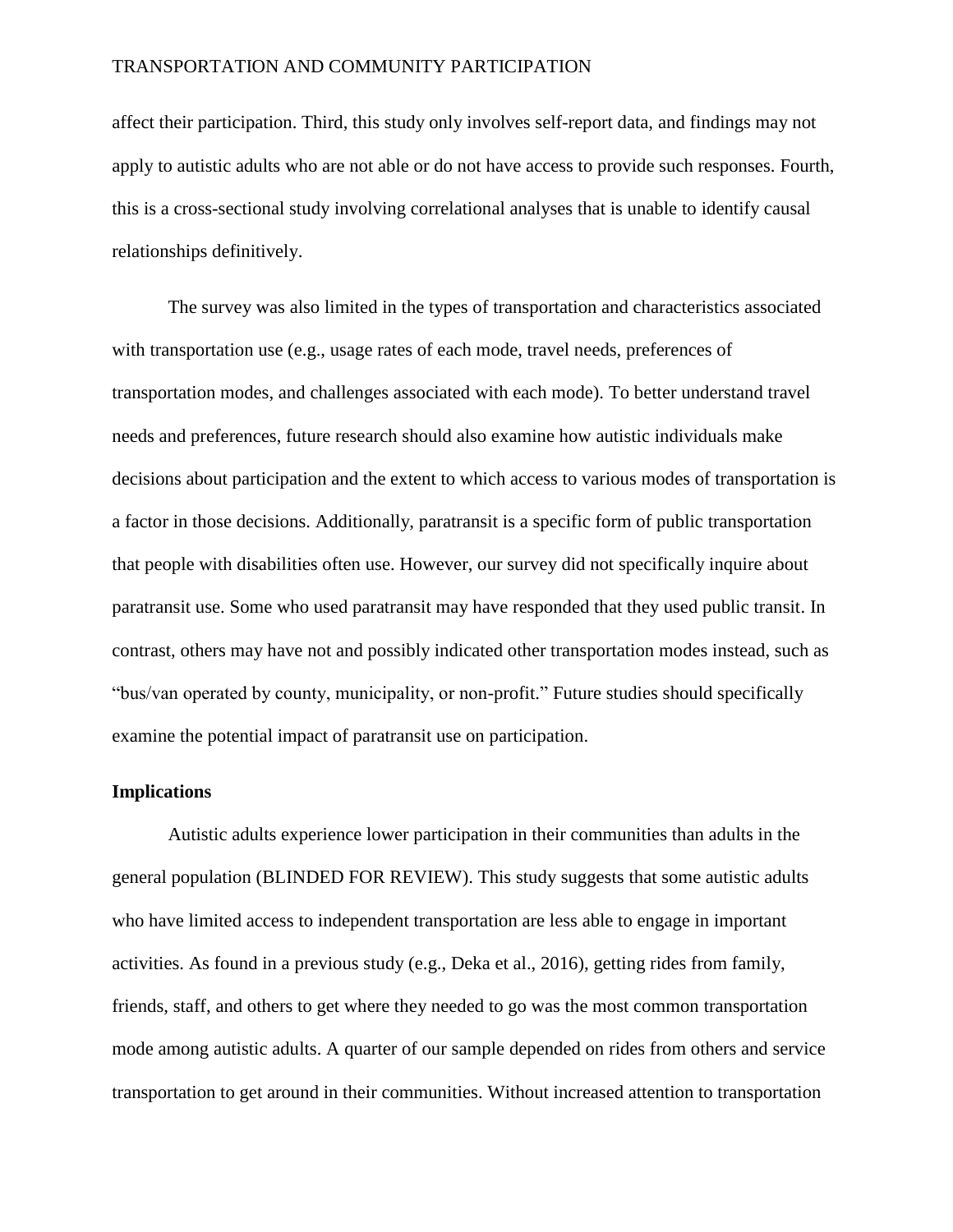independence, autistic individuals will continue to experience such disparities in participation. Interventions and supports aimed at improving their knowledge of transportation and community mobility are crucial to address these disparities.

Our study also identified driving as crucial for adults on the autism spectrum. It can substantially reduce their dependence on others and less reliable options (e.g., service transportation). While driving can improve participation opportunities, autistic adolescents and adults may have specific service, and support needs to help them maximize their comfort and positive outcomes associated with driving (Lindsay, 2017). Travel training programs have been suggested to support driving skills and acclimation (Cox et al., 2017; Davies et al., 2010; Reimer et al., 2013; Zhang et al., 2017), but the evidence on how to effectively support individuals on the spectrum to drive independently, when they want to do so, is minimal (Wilson et al., 2018). Our study also found that being non-Hispanic White, living with family members, attaining higher education (more than a high school education), and having no ID are associated with a higher likelihood of driving. Future efforts to support the expansion of mobility options should primarily target people of color and those living individually, with lower education levels, and with co-occurring ID.

It is also crucial to concentrate efforts on improving the accessibility and effectiveness of other independent transportation, including public transit, active transportation (e.g., walking), and ridesharing. Public transit does not rely on the availability of family and friends and is often cost-effective. In this study, the lack of benefit of public transit among non-drivers, especially those in the rich transit areas, highlights problems with using public transportation for community activities. Given the social, sensory, and cognitive demands of public transit, supporting autistic adults through practice and learning strategies to become confident and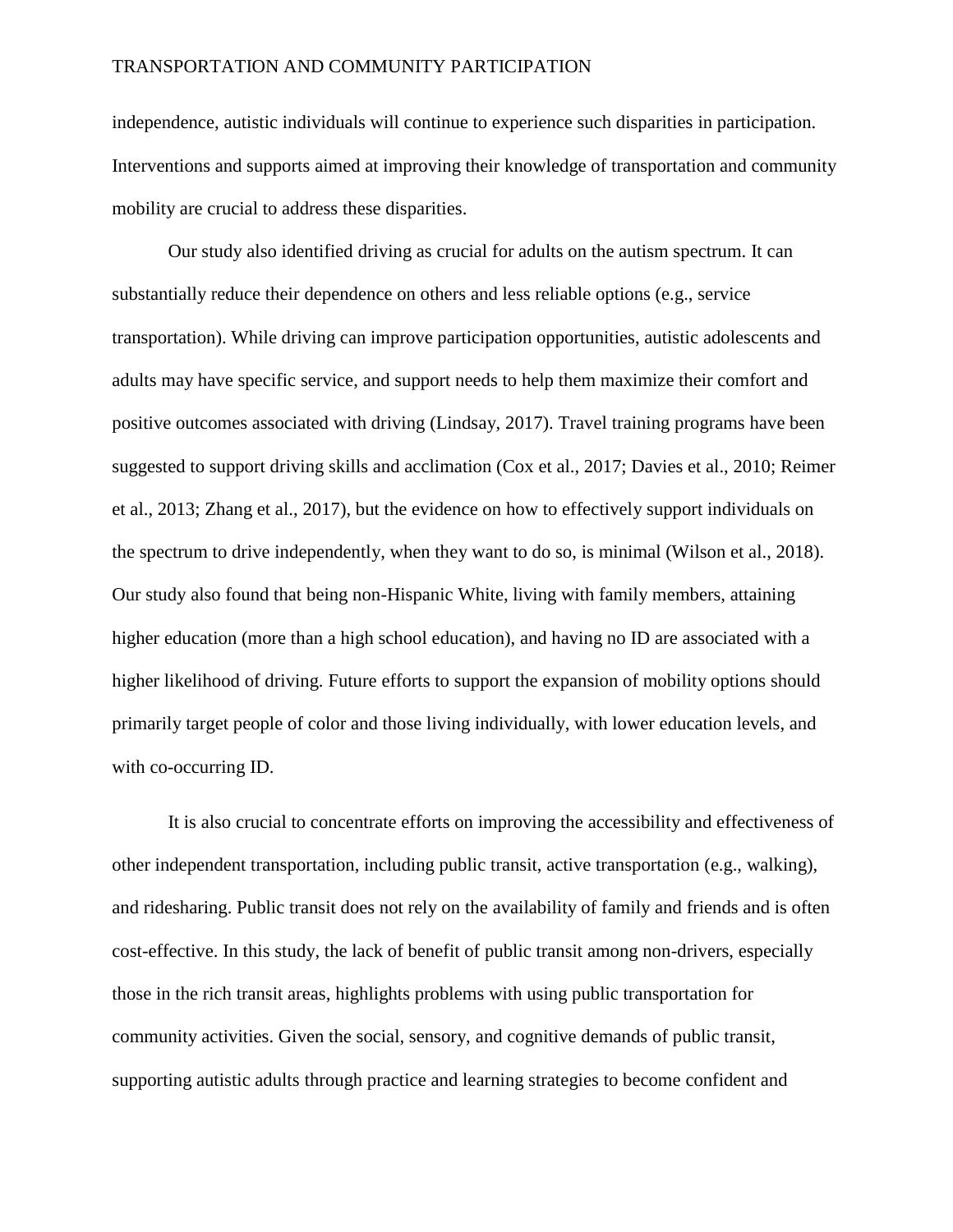independent is vital to achieving optimal community participation. Technology solutions have been explored to reduce barriers and promote greater independent travel (Davies et al., 2010; Rezae et al., 2020; Simões et al., 2018). More importantly, we should advocate building community capacity to increase the effectiveness and efficiency of public transit for autistic individuals. For instance, it has been suggested that extending hours for a public transportation system to meet better the needs of individuals who rely on public transportation. Limited availability during evenings and weekends prevents participation in relatively spontaneous activities, including social and recreational activities (Bezyak et al., 2019). The full array of preferences and goals for transportation access among autistic individuals should be sought and prioritized from their perspectives.

Given the different associations between transportation use and community participation by transit areas found in this study, autistic adults may have different travel experiences and face different barriers. Future research should continue to explore the experiences of autistic adults in using different forms of transportation by considering their residential environments. The approach that we used to categorize limited and rich transit areas was based on two major urban transportation systems unique to Pennsylvania. Future studies should consider using more refined measures to create a universal criterion, such as GIS-derived measures of public transit accessibility and possibly GPS tracking community mobility.

# **Conclusion**

Accessible, affordable, and reliable transportation is an essential component of community inclusion. Our study investigated the relationship between participation outcomes of adults on the autism spectrum and their transportation use. We also looked at the relationship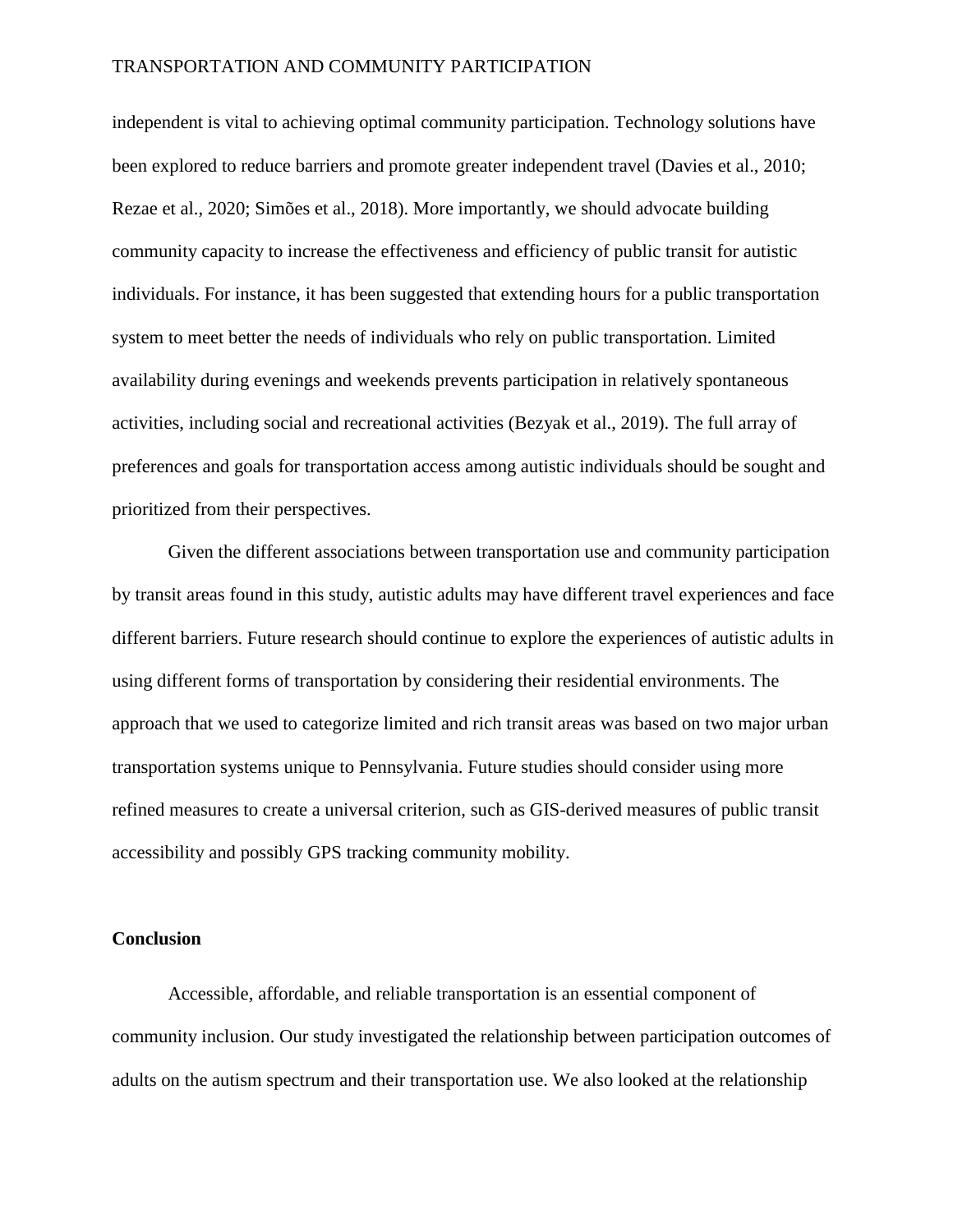between participation and rich transit areas or limited transit areas separately. Contrary to prior research, our findings did not reveal a difference in participation between public and non-public transit users. Driving oneself had a positive relationship with the amount of participation for both rich and limited transit areas. However, it played a smaller role in the breadth and sufficiency of participation, which both assess participation in various important activities people want to engage in. Compared with autistic adults who only took rides from others or used service transportation, autistic adults who had access to independent transportation had participation outcomes that were more aligned with their goals. However, this relationship is more salient in the limited transit areas. Undoubtedly, support for community participation of adults on the autism spectrum needs to improve. Thus, more research needs to include and engage autistic adults to understand their experiences and preferences in navigating community spaces.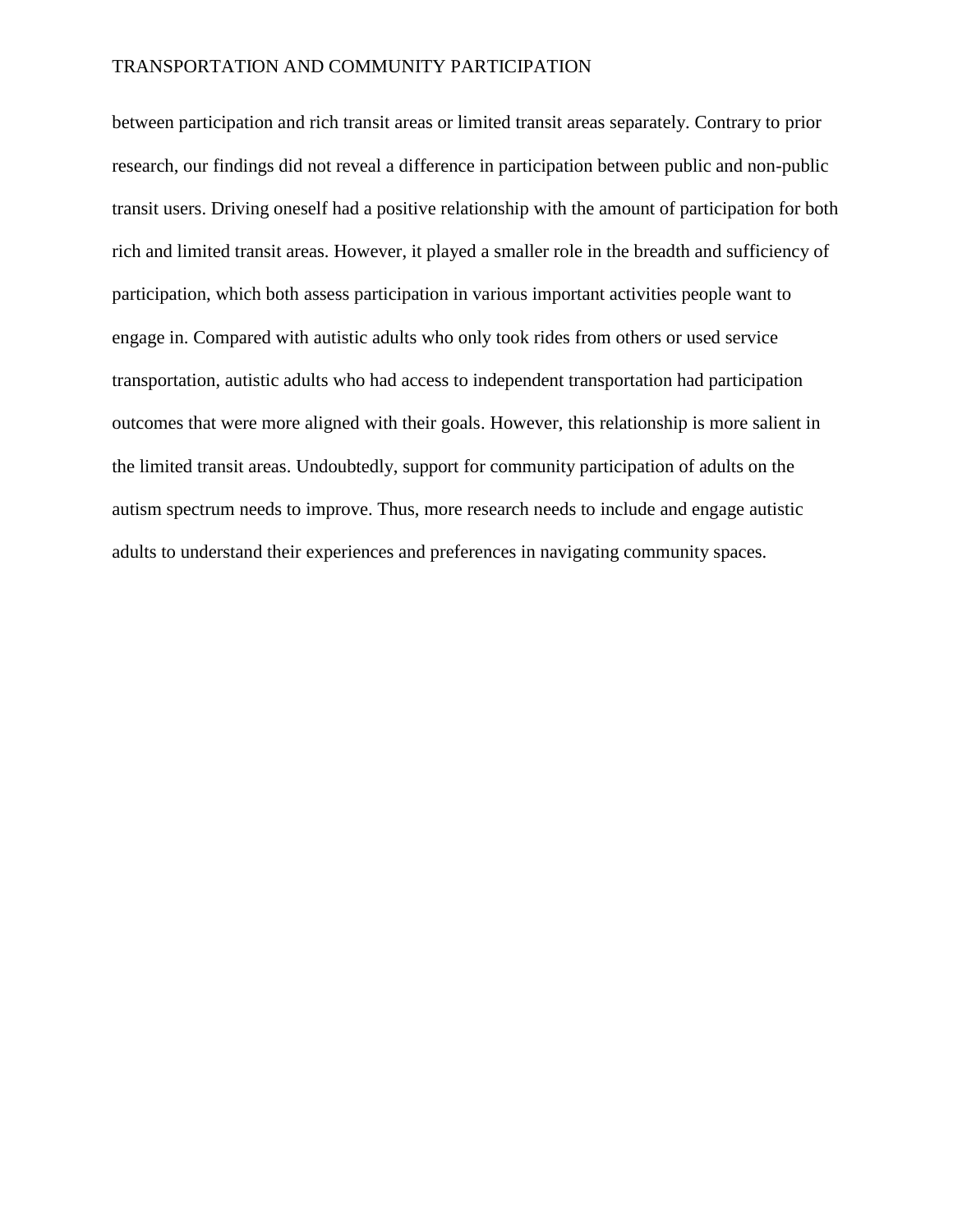## **Reference**

- American Society of Civil Engineers. (2018). 2018 REPORT CARD FOR PENNSYLVANIA'S INFRASTRUCTURE. Retrieved June 21<sup>st,</sup> 2021, from [https://infrastructurereportcard.org/wp-content/uploads/2016/10/ASCE-PA](https://infrastructurereportcard.org/wp-content/uploads/2016/10/ASCE-PA-report_2018.pdf)[report\\_2018.pdf](https://infrastructurereportcard.org/wp-content/uploads/2016/10/ASCE-PA-report_2018.pdf)
- Askari, S., Anaby, D., Bergthorson, M., Majnemer, A., Elsabbagh, M., and Zwaigenbaum, L. (2015). Participation of children and youth with autism spectrum disorder: a scoping review. *Review Journal of Autism and Developmental Disorders, 2*(1), 103–114. https://doi.org/10.1007/s40489-014-0040-7.
- Bezyak, J. L., Sabella, S., Hammel, J., McDonald, K., Jones, R. A., & Barton, D. (2020). Community participation and public transportation barriers experienced by people with disabilities. *Disability and Rehabilitation*, *42*(23), 3275-3283. https://doi.org/10.1080/09638288.2019.1590469
- Billstedt, E., Gillberg, I. C., & Gillberg, C. (2011). Aspects of quality of life in adults diagnosed with autism in childhood*. Autism, 15*(1), 7-20. <http://dx.doi.org/10.1177/1362361309346066>
- Bishop-Fitzpatrick, L., DaWalt, L.S., Greenberg, J. S., & Mailick, M. R. (2017). Participation in recreational activities buffers the impact of perceived stress on quality of life in adults with autism spectrum disorder. *Autism Research: official journal of the International Society for Autism Research*, *10*(5), 973–982.<https://doi.org/10.1002/aur.1753>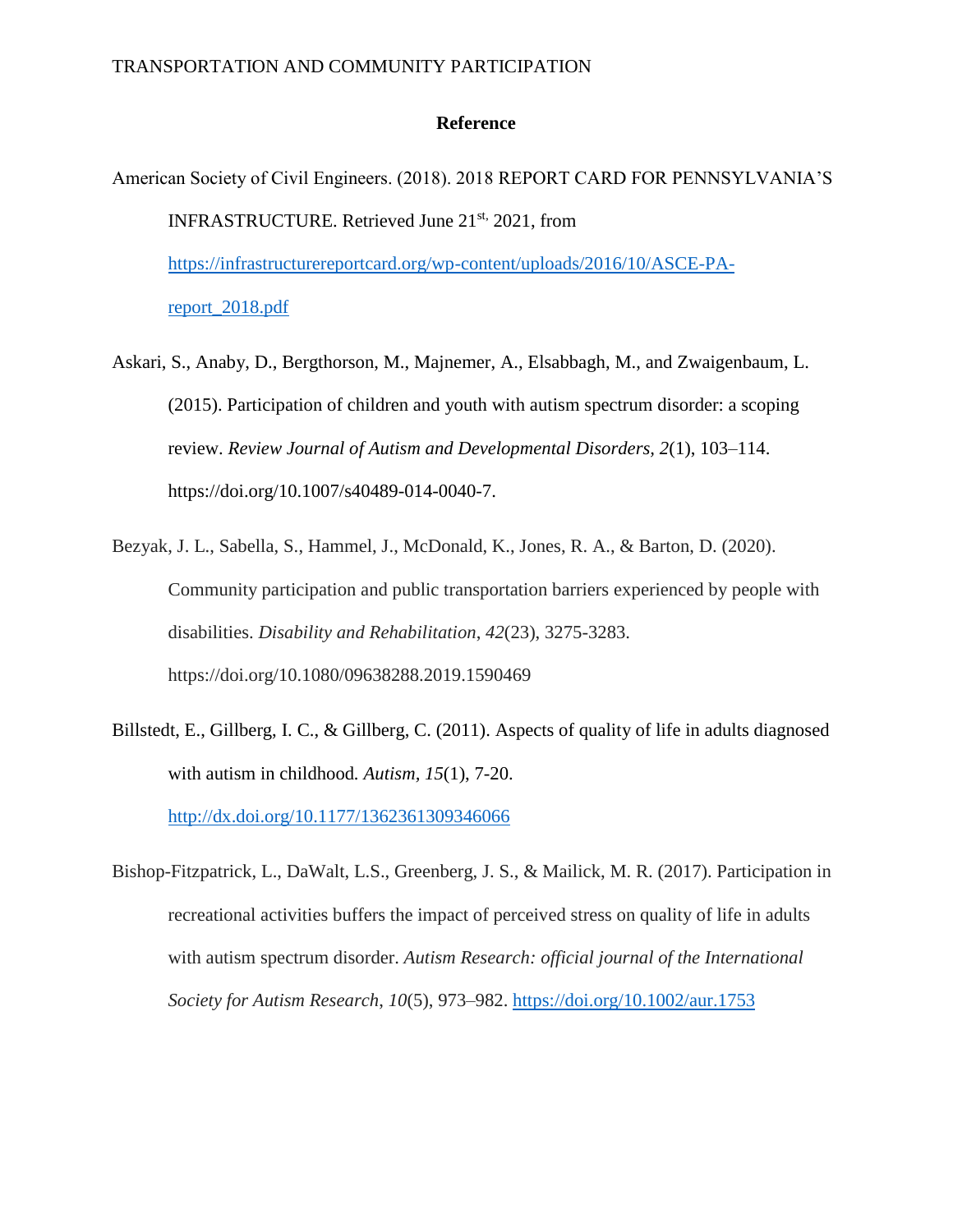Bottema-Beutel, K., Kapp, S. K., Lester, J. N., Sasson, N. J., & Hand, B. N. (2021). Avoiding ableist language: Suggestions for autism researchers. Autism in Adulthood, 3(1), 18-29. https://doi.org/10.1089/aut.2020.0014

Brumbaugh, S. (2018). Travel Patterns of American Adults with Disabilities. U.S. Department of Transportation Bureau of Transportation Statistics. Retrieved from [https://www.bts.gov/sites/bts.dot.gov/files/docs/explore-topics-and](https://www.bts.gov/sites/bts.dot.gov/files/docs/explore-topics-and-geography/topics/passenger-travel/222466/travel-patterns-american-adults-disabilities-11-26-19.pdf)[geography/topics/passenger-travel/222466/travel-patterns-american-adults-disabilities-](https://www.bts.gov/sites/bts.dot.gov/files/docs/explore-topics-and-geography/topics/passenger-travel/222466/travel-patterns-american-adults-disabilities-11-26-19.pdf)[11-26-19.pdf](https://www.bts.gov/sites/bts.dot.gov/files/docs/explore-topics-and-geography/topics/passenger-travel/222466/travel-patterns-american-adults-disabilities-11-26-19.pdf)

- Chan, D. V., Klinger, M. R., Adkisson, K. A., & Klinger, L. G. (2020). Examining Environmental Predictors of Community Participation for Adults with Autism Spectrum Disorder Using Geographic Information Systems (GIS). *Journal of Autism and Developmental Disorders*. Advance online publication. [https://doi.org/10.1007/s10803-](https://doi.org/10.1007/s10803-020-04660-8) [020-04660-8](https://doi.org/10.1007/s10803-020-04660-8)
- Chee, D. Y. T., Lee, H. C. Y., Patomella, A. H., & Falkmer, T. (2019). Investigating the driving performance of drivers with and without autism spectrum disorders under complex driving conditions. *Disability and Rehabilitation*, *41*(1), 1-8. <https://doi.org/10.1080/09638288.2017.1370498>

Chee, D. Y. T., Lee, H. C. Y., Falkmer, M., Barnett, T., Falkmer, O., Siljehav, J., & Falkmer, T. (2015). Viewpoints on driving of individuals with and without autism spectrum disorder. *Developmental neurorehabilitation*, *18*(1), 26-36. https://doi.org/10.3109/17518423.2014.964377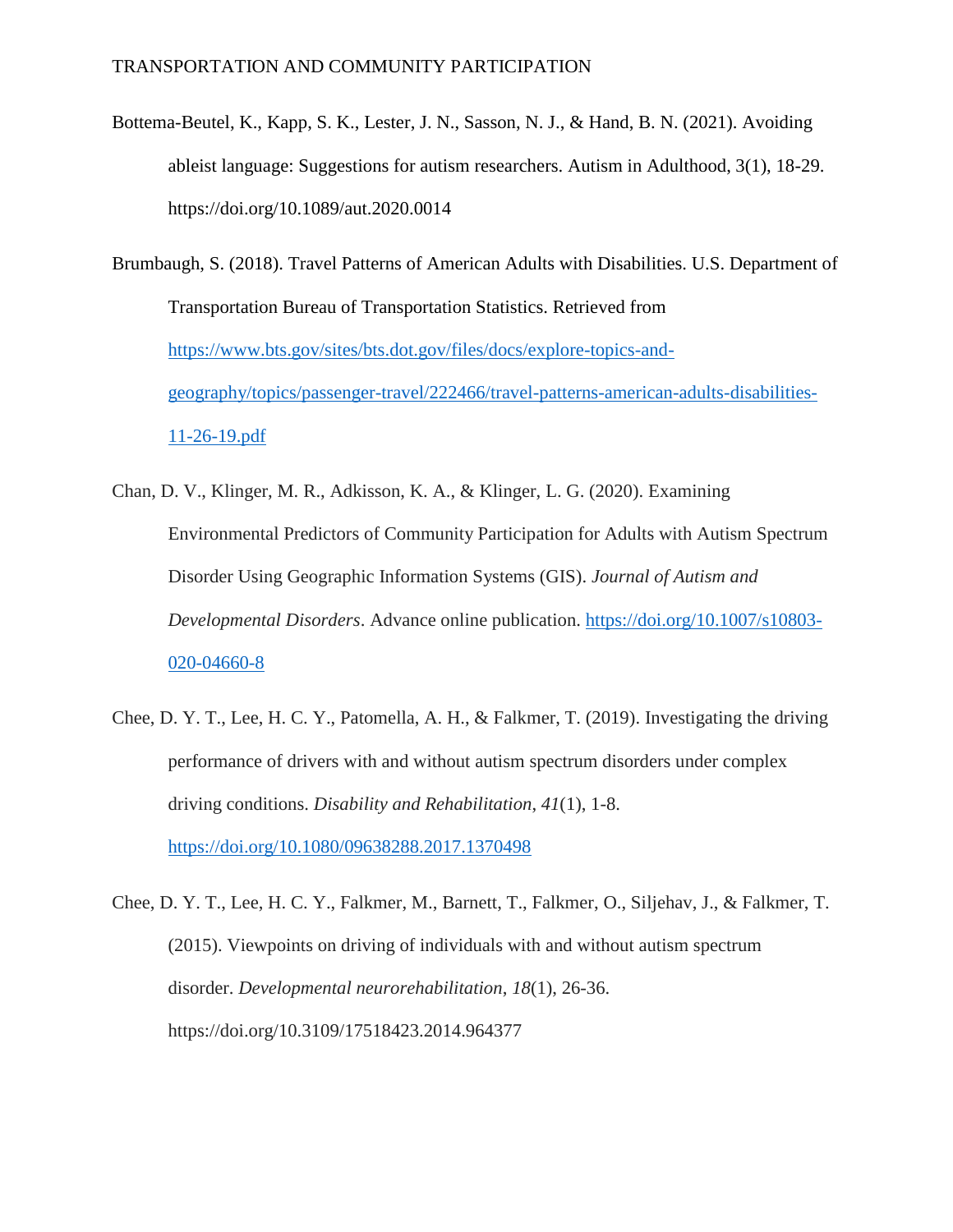- Cox, D. J., Brown, T., Ross, V., Moncrief, M., Schmitt, R., Gaffney, G., & Reeve, R. (2017). Can youth with autism spectrum disorder use virtual reality driving simulation training to evaluate and improve driving performance? An exploratory study. Journal of Autism and Developmental Disorders, 47(8), 2544-2[555.](about:blank) [https://](about:blank)doiorg.libproxy.temple.edu/10.1007/s10803-017-3164-7
- Curry, A. E., Yerys, B. E., Huang, P., & Metzger, K. B. (2018). Longitudinal study of driver licensing rates among adolescents and young adults with autism spectrum disorder. *Autism, 22*(4), 479–[488. https://](about:blank)doi.org/10.1177/1362361317699586
- Davies, D. K., Stock, S. E., Holloway, S., & Wehmeyer, M. L. (2010). Evaluating a GPS-based transportation device to support independent bus travel by people with intellectual disability. Intellectual and developmental disabilities, 48(6), 454-[463.](about:blank)  [https://](about:blank)doi.org/10.1352/1934-9556-48.6.454
- Deka, D., Feeley, C., & Lubin, A. (2016). Travel Patterns, Needs, and Barriers of Adults with Autism Spectrum Disorder: Report from a Survey. *Transportation Research Record, 2542*(1), 9–16.<https://doi.org/10.3141/2542-02>
- Falkmer,M., Barnett, T., Horlin, C., Falkmer,O., Siljehav, J., Fristedt, S., . . . Falkmer, T. (2015). Viewpoints of adults with and without autism spectrum disorders on public transport. *Transportation Research Part A: Policy and Practice, 80*, 163–183. <https://doi.org/10.1016/j.tra.2015.07.019>
- Farley, M., Cottle, K.J., Bilder, D., Viskochil, J., Coon, H., and McMahon, W. (2018). Mid‐ life social outcomes for a population‐ based sample of adults with ASD. *Autism Research, 11*(1), 142-152. https://doi.org/10.1002/aur.1897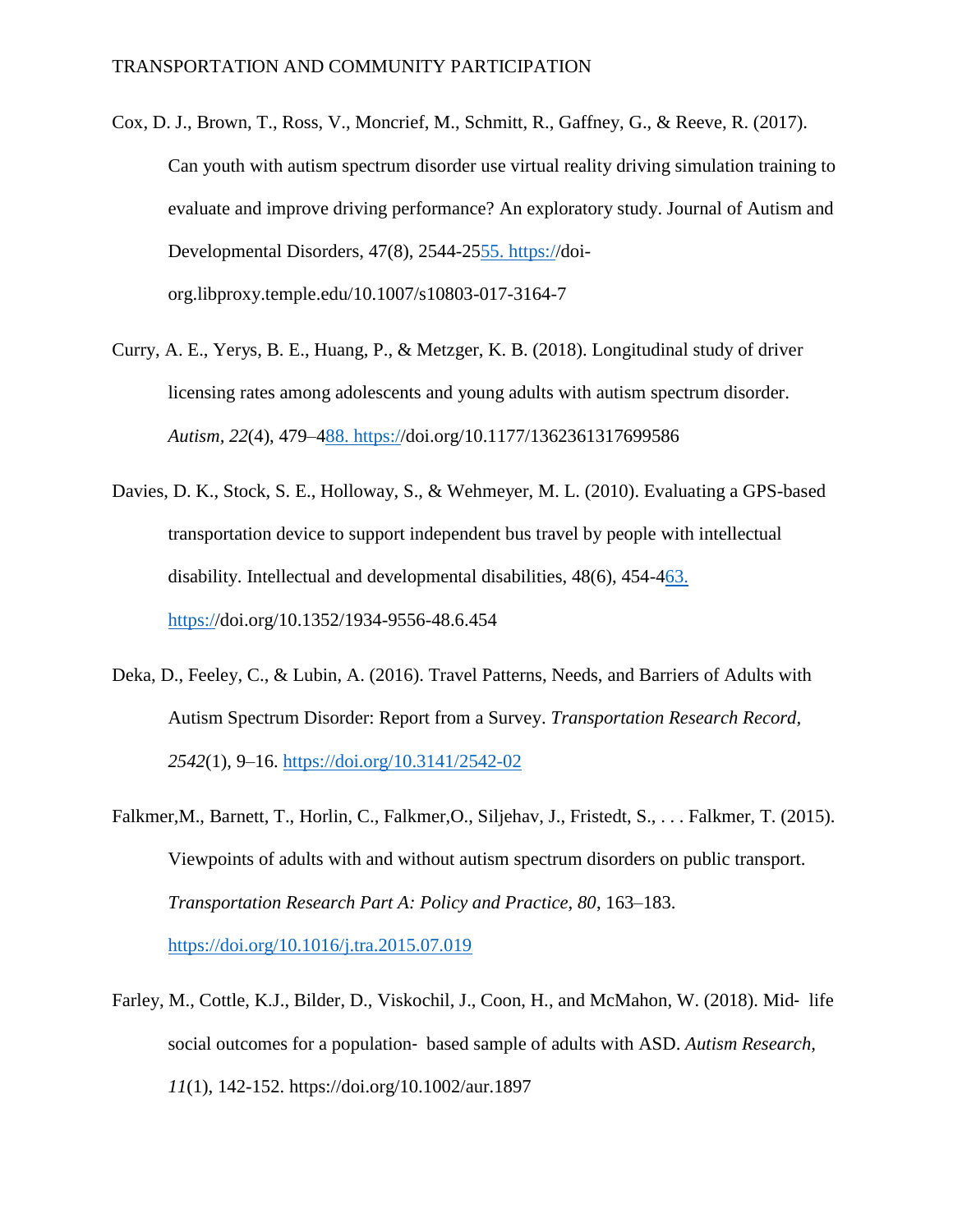- Haas, K., Wilson, N.J., Cordier, R., Vaz, S. & Chung-yeung Lee, H. (2020). The experiences of young autistic adults in using metropolitan public transport. Brisbane, Australia: Cooperative Research Centre for Living with Autism. Retrieved from [https://www.autismcrc.com.au/sites/default/files/reports/3-041\\_Young-autistic-adults-on](https://www.autismcrc.com.au/sites/default/files/reports/3-041_Young-autistic-adults-on-public-transport_Report_2020.pdf)[public-transport\\_Report\\_2020.pdf](https://www.autismcrc.com.au/sites/default/files/reports/3-041_Young-autistic-adults-on-public-transport_Report_2020.pdf)
- Howlin, P., Moss, P., Savage, S., & Rutter, M. (2013). Social outcomes in mid-to later adulthood among individuals diagnosed with autism and average nonverbal IQ as children. *Journal of the American Academy of Child & Adolescent Psychiatry, 52*(6), 572–581.e1. https://doi.org/10.1016/j.jaac.2013.02.017
- Huang, P., Kao, T., Curry, A. E., & Durbin, D. R. (2012). Factors associated with driving in teens with autism spectrum disorders*. Journal of Developmental & Behavioral Pediatrics, 33*(1), 70-74. https://doi.org/10.1097/DBP.0b013e31823a43b7
- Kenny, L., Hattersley, C., Molins, B., Buckley, C., Povey, C., & Pellicano, E. (2016). Which terms should be used to describe autism? Perspectives from the UK autism community. Autism, 20(4), 442-462. https://doi.org/10.1177/1362361315588200
- Kersten, M., Coxon, K., Lee, H., & Wilson, N. J. (2020). Independent Community Mobility and Driving Experiences of Adults on the Autism Spectrum: A Scoping Review. *American Journal of Occupational Therapy, 74*(5), 7405205140. https://doi.org/10.5014/ajot.2020.040311
- Kersten, M. L., Coxon, K., Lee, H., & Wilson, N. J. (2021). Developing community mobility and driving with youth on the autism spectrum: A psychosocial perspective. *Scandinavian Journal of Occupational Therapy, 28* (2), 91-96.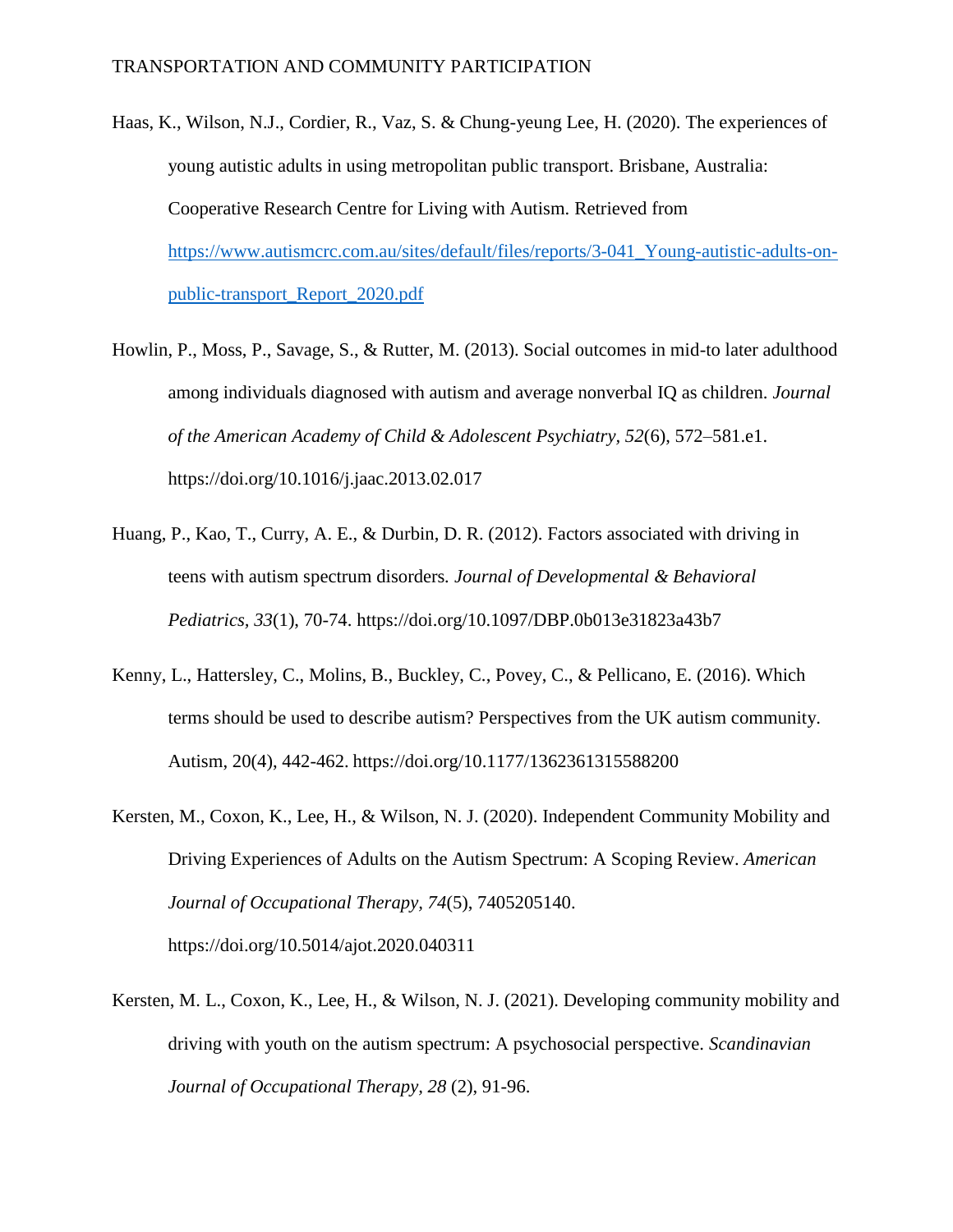- Lindsay, S. (2017). Systematic review of factors affecting driving and motor vehicle transportation among people with autism spectrum disorder. *Disability and Rehabilitation, 39*, 837–846.<https://doi.org/10.3109/09638288.2016.1161849>
- Lubin, A., & Feeley, C. (2016). Transportation issues of adults on the autism spectrum: findings from focus group discussions. *Transportation research record, 2542*(1), 1-8.
- Mackett, R. L., & Thoreau, R. (2015). Transport, social exclusion and health. *Journal of Transport & Health, 2*(4), 610-617. https://doi.org/10.1016/j.jth.2015.07.006
- Myers, R. K., Carey, M. E., Bonsu, J. M., Yerys, B. E., Mollen, C. J., & Curry, A. E. (2021). Behind the wheel: Specialized driving instructors' experiences and strategies for teaching autistic adolescents to drive*. American Journal of Occupational Therapy, 75*(3), 7503180110p1-7503180110p11.
- Orsmond, G. I., Shattuck, P. T., Cooper, B. P., Sterzing, P. R., & Anderson, K. A. (2013). Social participation among young adults with an autism spectrum disorder. *Journal of Autism and Developmental Disorders*, *43*(11), 2710-2719. DOI 10.1007/s10803-013-1833-8
- Pfeiffer, B., Falo, K., Gallagher, L., Kaufmann, C., Li, J., & Yabor, F. (2020). Community mobility plans for individuals with developmental disabilities: A feasibility study. *British Journal of Occupational Therapy*, *83*(5), 334-343. https://doi.org/10.1177/0308022619883486.
- Reimer, B., Fried, R., Mehler, B., Joshi, G., Bolfek, A., Godfrey, K. M., ... & Biederman, J. (2013). Brief report: Examining driving behavior in young adults with high functioning autism spectrum disorders: A pilot study using a driving simulation paradigm. *Journal of*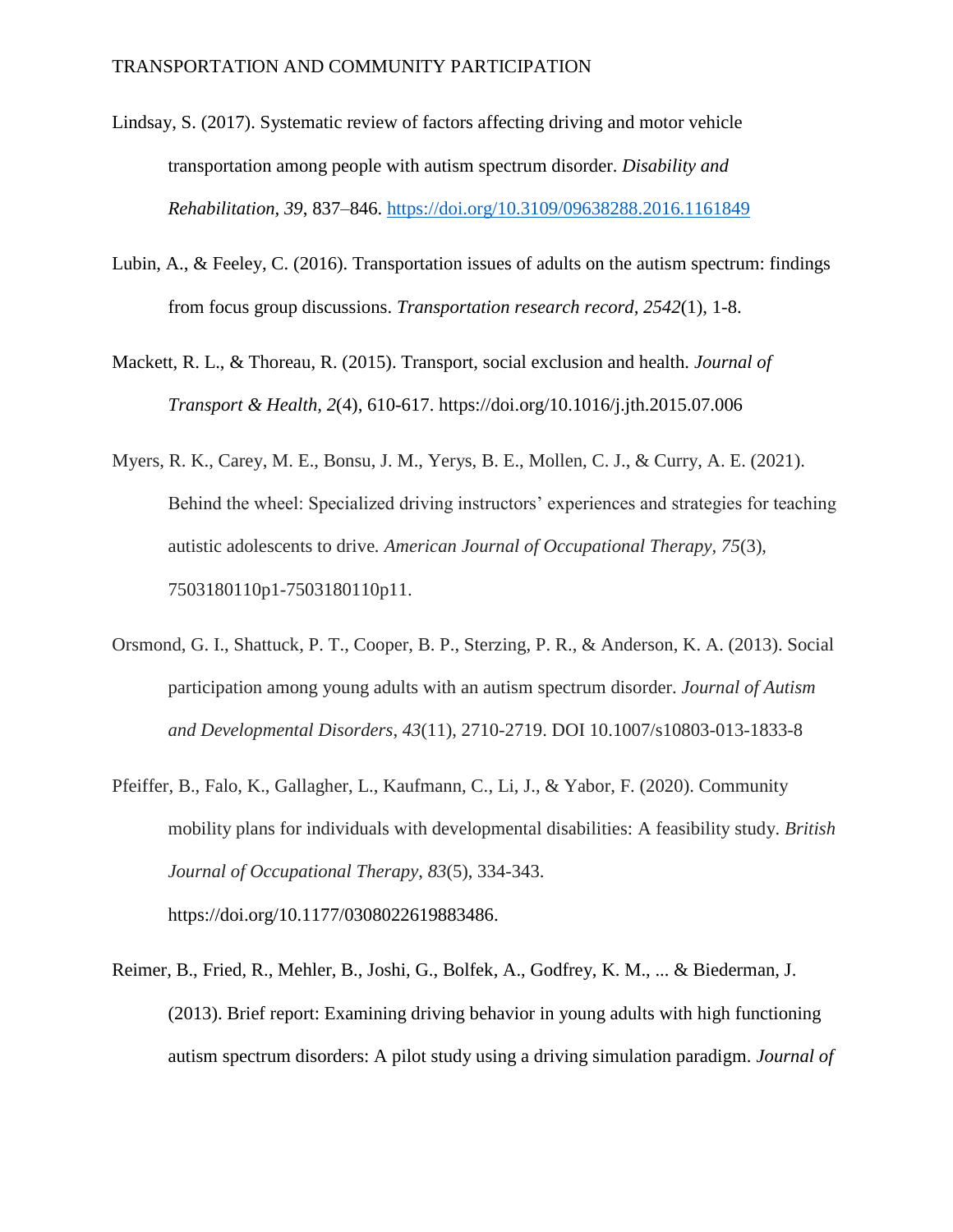*Autism and Developmental Disorders, 43*(9), 2211-2217. https://doi.org/10.1007/s10803- 013-1764-4

- Rezae, M., McMeekin, D., Tan, T., Krishna, A., & Lee, H. (2020). Evaluating the effectiveness of an autism-specific public transport app for individuals on the autism spectrum: a pilot study. Disability and Rehabilitation: Assistive Technology, 1-16. https://doi.org/10.1080/17483107.2020.1785563
- Simões, M., Bernardes, M., Barros, F., & Castelo-Branco, M. (2018). Virtual travel training for autism spectrum disorder: proof-of-concept interventional study. *JMIR Serious Games, 6*(1), e 8428. https://doi.org/10.2196/games.8428
- Stacey, T.-L., Froude, E. H., Trollor, J., and Foley, K.-R. (2019). Leisure participation and satisfaction in autistic adults and neurotypical adults. *Autism, 116*(1), 993-1004. https://doi.org/10.1177/1362361318791275
- Tobin, M. C., Drager, K. D., & Richardson, L. F. (2014). A systematic review of social participation for adults with autism spectrum disorders: Support, social functioning, and quality of life. Research in Autism Spectrum Disorder, 8(3), 214- 229. <http://dx.doi.org/10.1016/j.rasd.2013.12.002>
- Townley, G., Brusilovskiy, E., Snethen, G., & Salzer, M. S. (2018). Using geospatial research methods to examine resource accessibility and availability as it relates to community participation of individuals with serious mental illnesses*. American Journal of Community Psychology, 61*(1-2), 47-61. https://doi.org/10.1002/ajcp.12216.
- U.S. Census Bureau (2019). Population Estimates, July 1st, 2019 (V2019). Quick Facts. Retrieved from https://www.census.gov/quickfacts/fact/table/US/PST045219.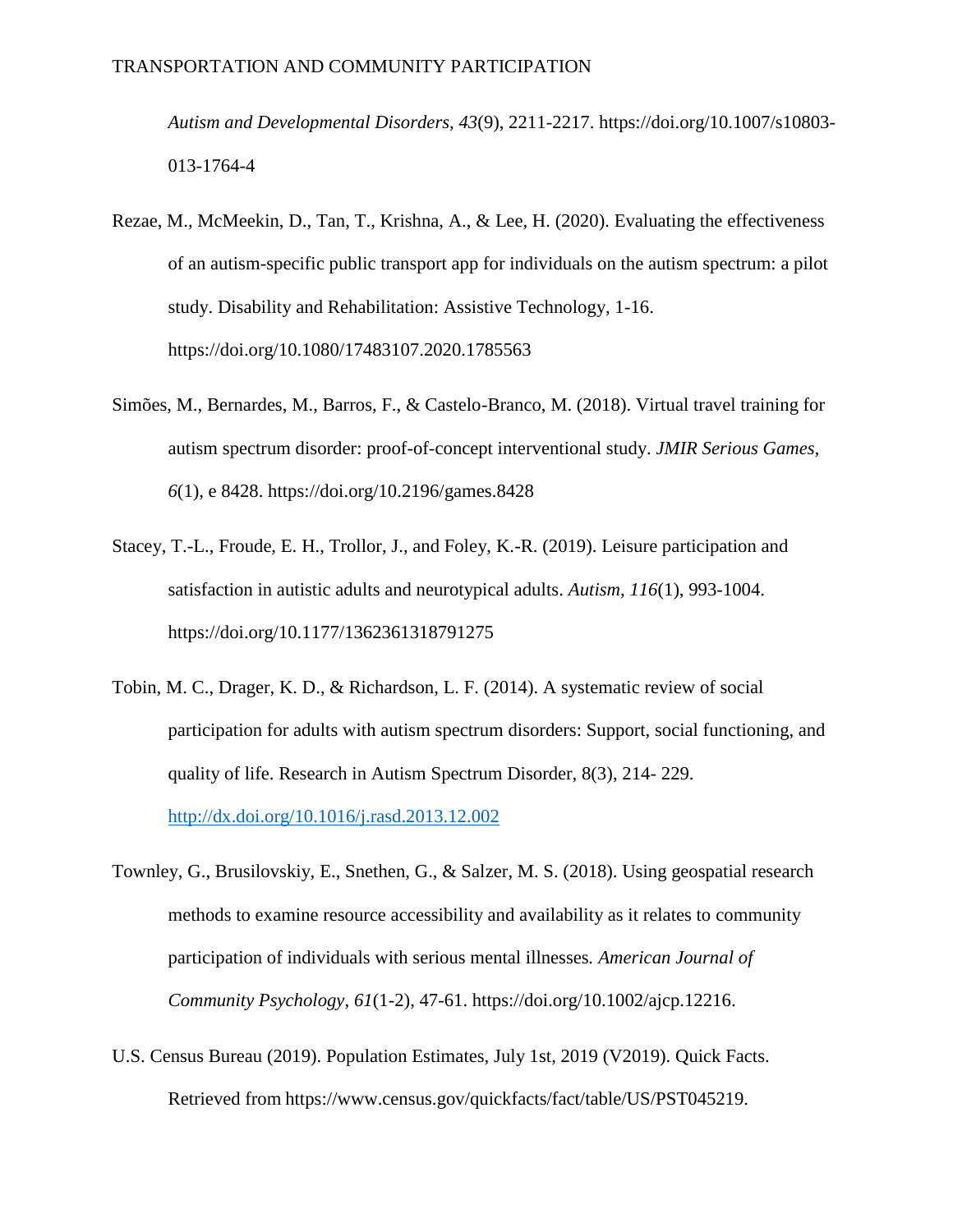- U.S. Department of Transportation: Federal Highway Administration. (2019). Highway Statistics 2017: Licensed Drivers, by Sex and Percentage in Each Age Group. Retrieved from: https://www.fhwa.dot.gov/policyinformation/statistics/2017/
- Wasfi, R., Steinmetz-Wood, M., & Levinson, D. (2017). Measuring the transportation needs of people with developmental disabilities: A means to social inclusion. *Disability and Health Journal, 10*(2), 356-360.<https://doi.org/10.1016/j.dhjo.2016.10.008>
- Wilson, N. J., Lee, H. C., Vaz, S., Vindin, P., & Cordier, R. (2018). Scoping review of the driving behaviour of and driver training programs for people on the autism spectrum. *Behavioural Neurology,* Article ID 6842306. https://doi.org/10.1155/2018/6842306
- World Health Organization. (2001). International Classification of Functioning, Disability, and Health (ICF). Retrieved from https://www.who.int/classifications/icf/en/.
- Zalewska, A., Migliore, A., & Butterworth, J. (2016). Self-determination, social skills, job search, and transportation: Is there a relationship with employment of young adults with autism?. *Journal of Vocational Rehabilitation*, *45*(3), 225-239. https://doi.org/10.3233/JVR-160825
- Zhang, L., Wade, J., Bian, D., Fan, J., Swanson, A., Weitlauf, A., ... & Sarkar, N. (2017). Cognitive load measurement in a virtual reality-based driving system for autism intervention. *IEEE Transactions on Affective Computing, 8*(2), 176-189. https://doi.org/10.1109/TAFFC.2016.2582490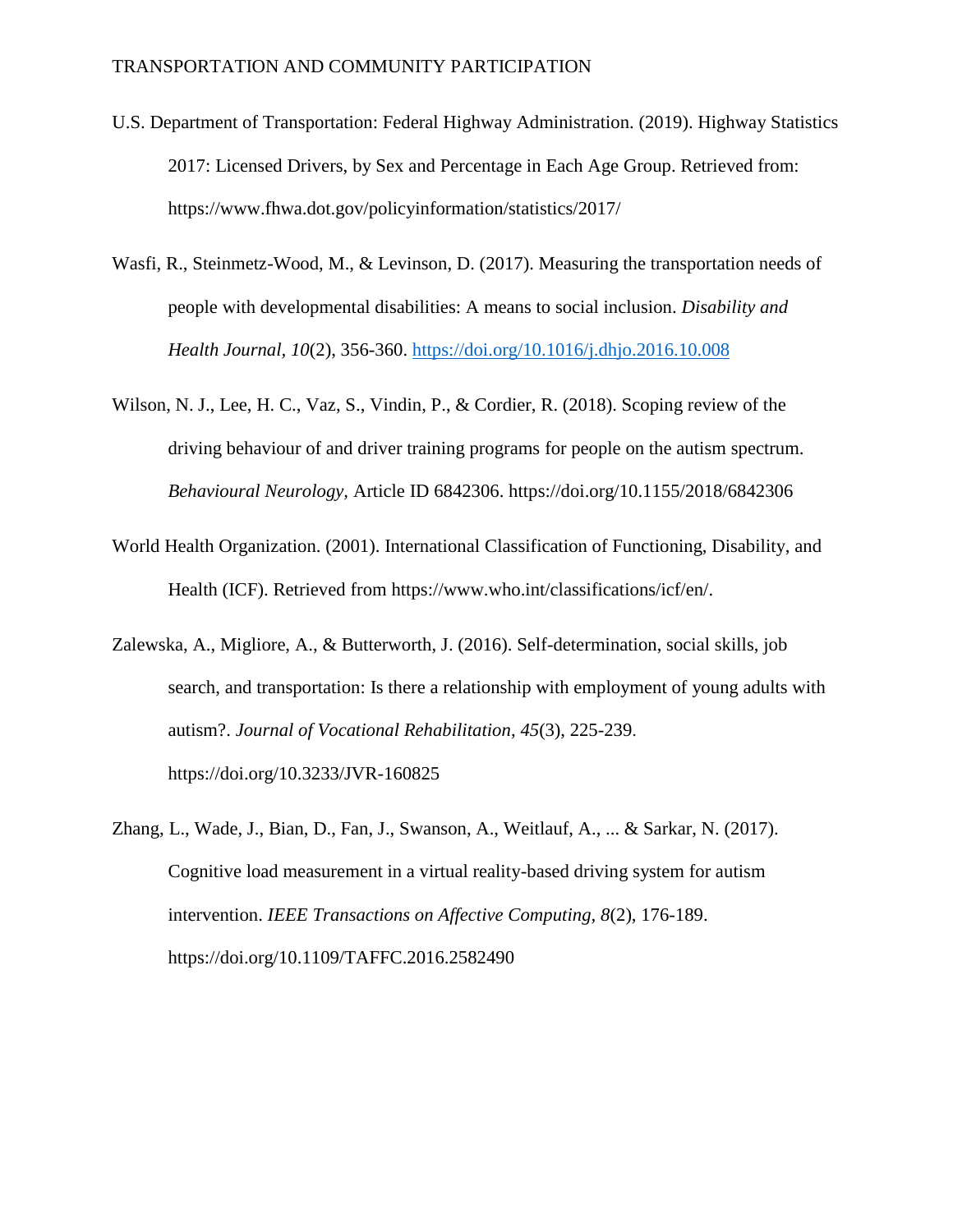|                                        | Limited transit<br>areas $(n=545)$ | Rich transit<br>areas $(n=207)$ | All $(N=752)$ |
|----------------------------------------|------------------------------------|---------------------------------|---------------|
| Gender: Male, %                        | 380, 71                            | 148, 76                         | 558,72        |
| Age, SD                                | 27.4, 10.1                         | 29.1, 10.7                      | 27.9, 10.3    |
| Race/ethnicity                         |                                    |                                 |               |
| Non-Hispanic White, %                  | 438, 82                            | 163, 82                         | 601, 82       |
| Non-Hispanic Black, %                  | 45, 8                              | 16, 8                           | 61, 8         |
| Hispanic/Latino, %                     | 18, 3                              | 9, 5                            | 27, 4         |
| Other, %                               | 30, 6                              | 14, 7                           | 44, 6         |
| Living arrangement: living with family | 433, 79                            | 162, 78                         | 595, 79       |
| Education: more than high school       | 249, 48                            | 128, 64                         | 377, 53       |
| Insurance: Public, %                   | 419, 79                            | 143, 71                         | 562, 77       |
| Number of unmet needs for services     |                                    |                                 |               |
| None, %                                | 129, 24                            | 43, 21                          | 178, 23       |
| $1-4, %$                               | 167, 31                            | 73, 36                          | 254, 33       |
| $5-8, %$                               | 129, 24                            | 41, 20                          | 184, 24       |
| 9 and above, %                         | 108, 20                            | 47, 23                          | 166, 21       |
| ID, $%$                                | 111, 20                            | 43, 21                          | 154, 20       |
| Mental health problems, %              | 408, 75                            | 156, 75                         | 564,75        |
| Community participation                |                                    |                                 |               |
| Participation days, SD                 | 29.75, 33.66                       | 28.29, 28.12                    | 29.34, 32.28  |
| Breadth ratio, SD                      | 0.42, 0.34                         | 0.45, 0.33                      | 0.43, 0.33    |
| Sufficiency ratio, SD                  | 0.48, 0.32                         | 0.49, 0.33                      | 0.48, 0.32    |

Table 1. *Sample characteristics of the whole sample and by transit areas*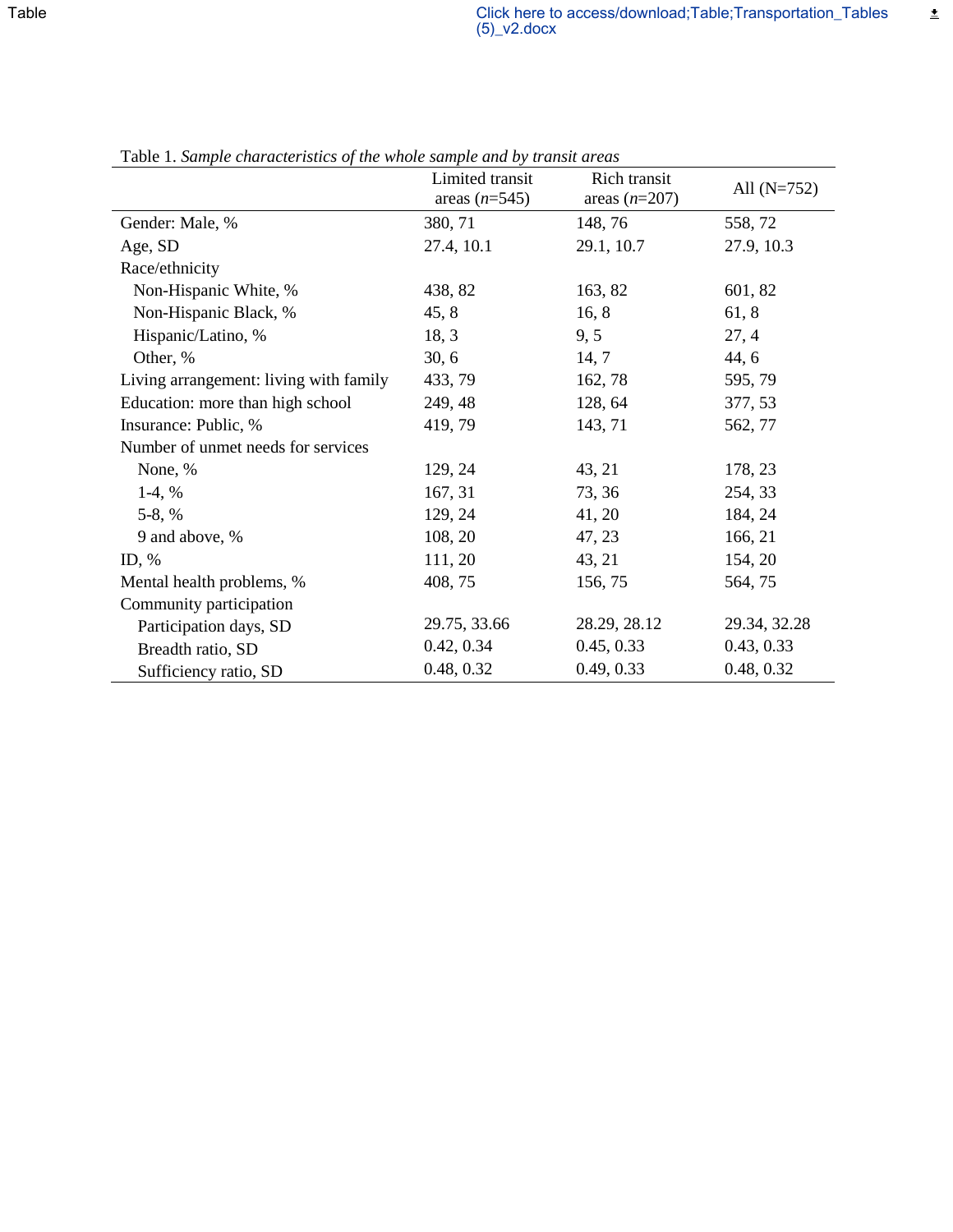|                                              | Limited transit areas |                | Rich transit areas |      | All areas   |                |
|----------------------------------------------|-----------------------|----------------|--------------------|------|-------------|----------------|
|                                              | $\mathbf n$           | $\%$           | $\mathbf n$        | $\%$ | $\mathbf n$ | $\%$           |
| Number of transportation modes               |                       |                |                    |      |             |                |
| 1 mode                                       | 199                   | 367            | 78                 | 378  | 277         | 37             |
| 2 modes                                      | 180                   | 33             | 49                 | 24   | 229         | 31             |
| 3 modes                                      | 93                    | 17             | 45                 | 22   | 138         | 18             |
| $4+$ modes                                   | 73                    | 13             | 35                 | 17   | 108         | 14             |
| Prevalence of individual transportation mode |                       |                |                    |      |             |                |
| Drive                                        | 161                   | 30             | 66                 | 32   | 227         | 30             |
| Public transit                               | 118                   | 22             | 62                 | 30   | 180         | 24             |
| Driver                                       | 14                    | 9              | 16                 | 24   | 30          | 13             |
| Non driver                                   | 104                   | 27             | 46                 | 33   | 150         | 29             |
| Ridesharing/taxi                             | 54                    | 10             | 35                 | 17   | 89          | 12             |
| Driver                                       | 8                     | 5              | 11                 | 17   | 19          | $8\,$          |
| Non driver                                   | 46                    | 12             | 24                 | 17   | 70          | 13             |
| Active transportation                        | 233                   | 43             | 88                 | 43   | 321         | 43             |
| Driver                                       | 51                    | 32             | 31                 | 48   | 82          | 36             |
| Non driver                                   | 182                   | 47             | 57                 | 40   | 239         | 45             |
| Rides from others                            | 406                   | 75             | 143                | 69   | 549         | 73             |
| Driver                                       | 77                    | 48             | 31                 | 48   | 107         | 48             |
| Non driver                                   | 329                   | 86             | 112                | 79   | 442         | 84             |
| Service transportation                       | 94                    | 17             | 38                 | 18   | 132         | 18             |
| Driver                                       | $\overline{7}$        | $\overline{4}$ | $\overline{2}$     | 3    | 9           | $\overline{4}$ |
| Non driver                                   | 87                    | 23             | 36                 | 25   | 123         | 23             |

Table 2. *Transportation mode used in general and by those who drove and those who did not*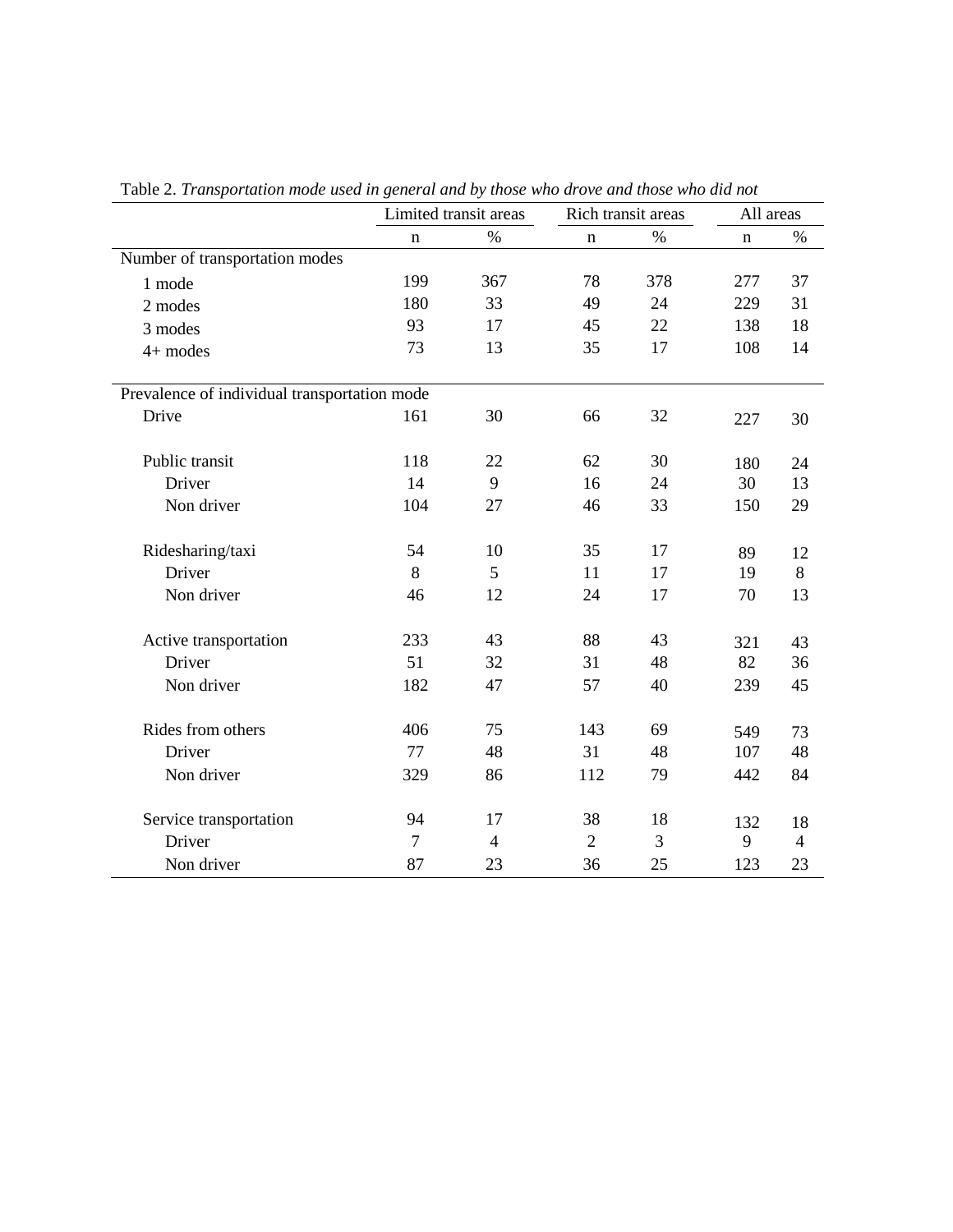|                       |     | Driving       |     | Not driving   |                |         |
|-----------------------|-----|---------------|-----|---------------|----------------|---------|
|                       | n   | Mean(SD)      | n   | Mean(SD)      | $\overline{d}$ | p       |
| Limited transit areas |     |               |     |               |                |         |
| Participation days    | 161 | 39.96 (35.10) | 383 | 25.54 (32.15) | 0.44           | <0.001  |
| Breadth ratio         | 155 | 0.51(0.31)    | 361 | 0.39(0.34)    | 0.34           | < 0.001 |
| Sufficiency ratio     | 155 | 0.54(0.30)    | 361 | 0.45(0.33)    | 0.27           | 0.004   |
| Rich transit areas    |     |               |     |               |                |         |
| Participation days    | 66  | 38.41 (30.02) | 141 | 23.56 (25.97) | 0.54           | < 0.001 |
| Breadth ratio         | 66  | 0.47(0.31)    | 132 | 0.43(0.34)    | 0.11           | 0.475   |
| Sufficiency ratio     | 132 | 0.48(0.35)    | 132 | 0.48(0.35)    | 0.06           | 0.715   |

Table 3*. Driving and community participation*